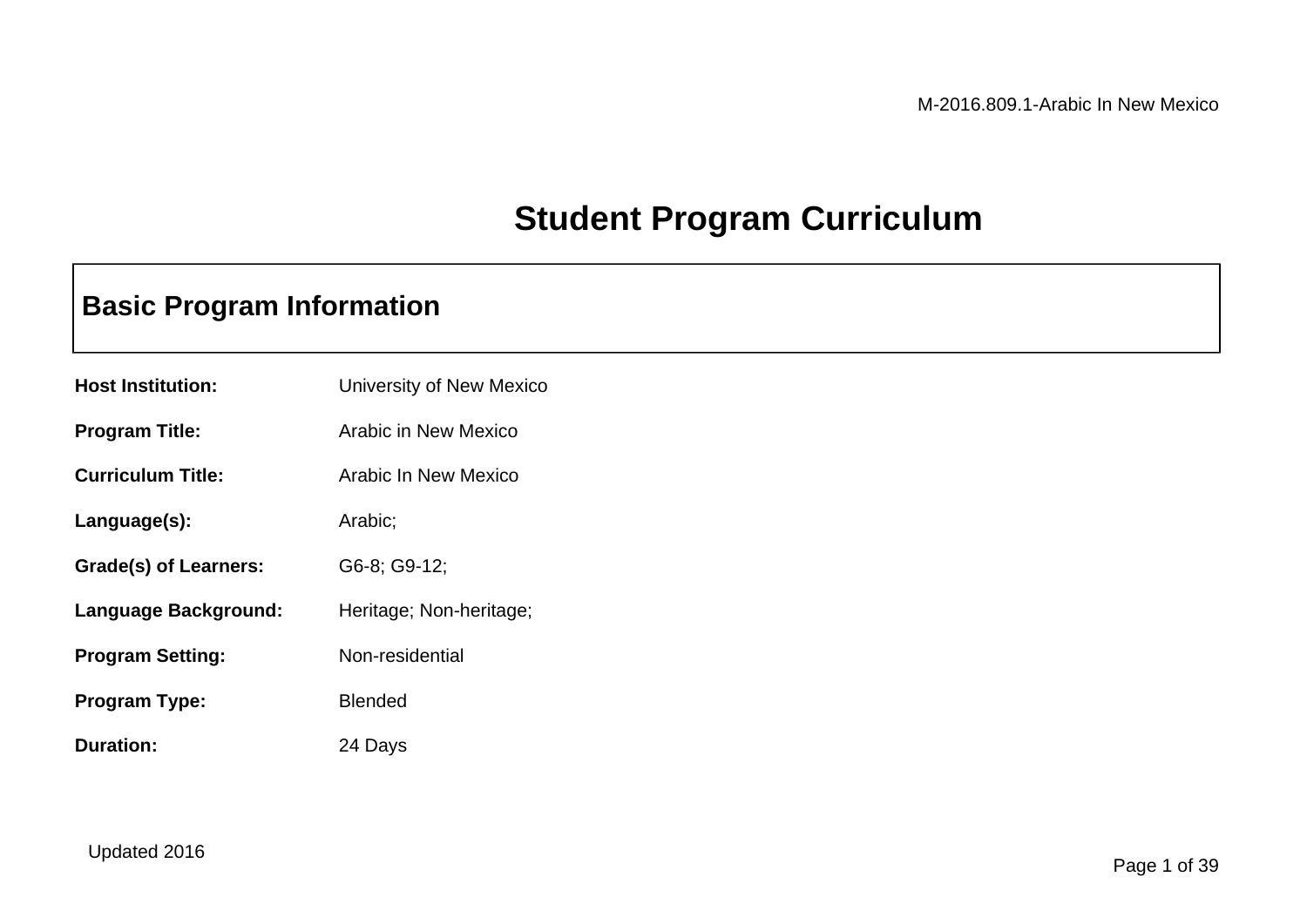**Contact Hours:** 114 Hours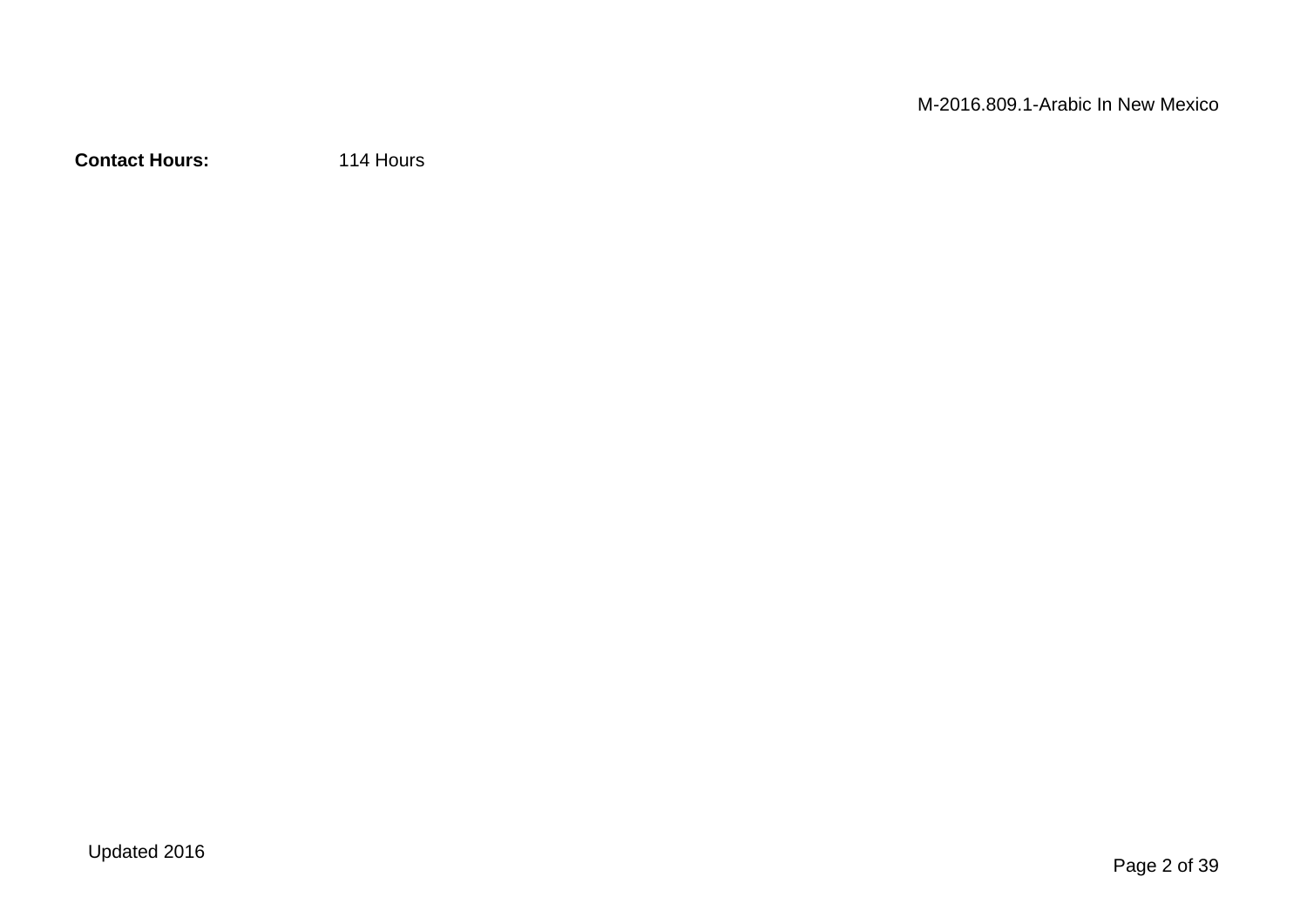# **STAGE 1: What will learners be able to do with what they know by the end of the program?**

### **Target Proficiency/Target Performance**

#### **Target Proficiency Level (by end of program):**

Novice Range, Intermediate Range

#### **Target Performance Level(s) (during and by end of program):**

Novice High, Intermediate Mid

### **Program Overview and Theme**

The theme of our program is Arabic in New Mexico: A Common Past and Shared Future. This builds on the theme of the STARTALK program at the University of New Mexico fielded in summer 2015 by the Program in Africana Studies. Using the principle of backward design, our 2016 program is divided into four subthemes that integrate the teaching of language and culture using the World-readiness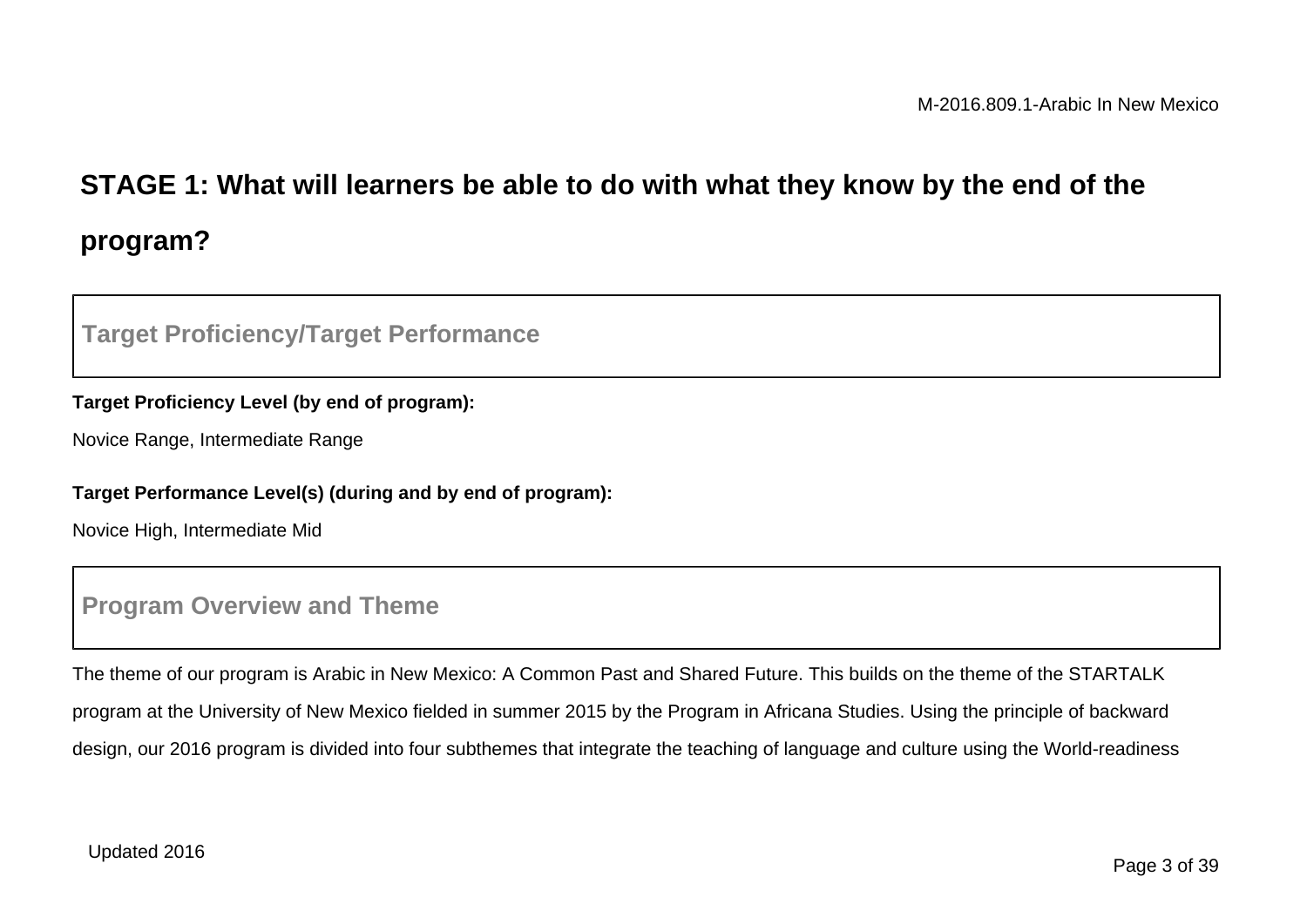Standards for language learning and the NCSSFL-ACTFL Can-Do Statements. These themes are: Me and My Family, Me and My Home, Me and My Activities, and Me and My Neighbors. The final subtheme is a capstone for the course that addresses media biases and stereotypes. Each weekly subtheme will then target NCSSFL-ACTFL Can-Do Statements at the Novice and Intermediate levels across all three modes of communication. These modes will be integrated within the themes and lessons. For example, in the subtheme "Me and My Family," learners will read examples of family trees (interpretive reading) before making their own (presentational writing), discussing and asking questions about the information on their family trees with their classmates, student mentors, and community members (interpersonal communication), and then sharing what they have learned with a small group (presentational speaking) before writing up more detailed information about their family members in a picture blog (presentational writing). In addition to the communication standard, our program will also include the other World-readiness Standards for language learning. To address the communities, comparisons, connections and culture standards, we will partner with local Arab communities to allow students to meet local Arabic speaking peers and their families. Discussing the weekly subthemes with these community members will allow students to draw connections and make comparisons between their lives and those of local Arabic speakers as well as Arabic speakers abroad. Community visits related to the overall theme, such as a visit to the Spanish-Moorish gardens or local refugee service sites will also help students make connections between their own lives and those of Arabic-speaking peers. Students with an Arabic background will reach intermediate mid proficiency, and students without prior Arabic knowledge will reach novice high proficiency. We are aware that several weeks of our program are during the month of Ramadan. Unfortunately this was the best time to recruit a large number of students working with the Albuquerque Public School and University of New Mexico schedules. We do not anticipate that this will be a problem for the majority of our students and it is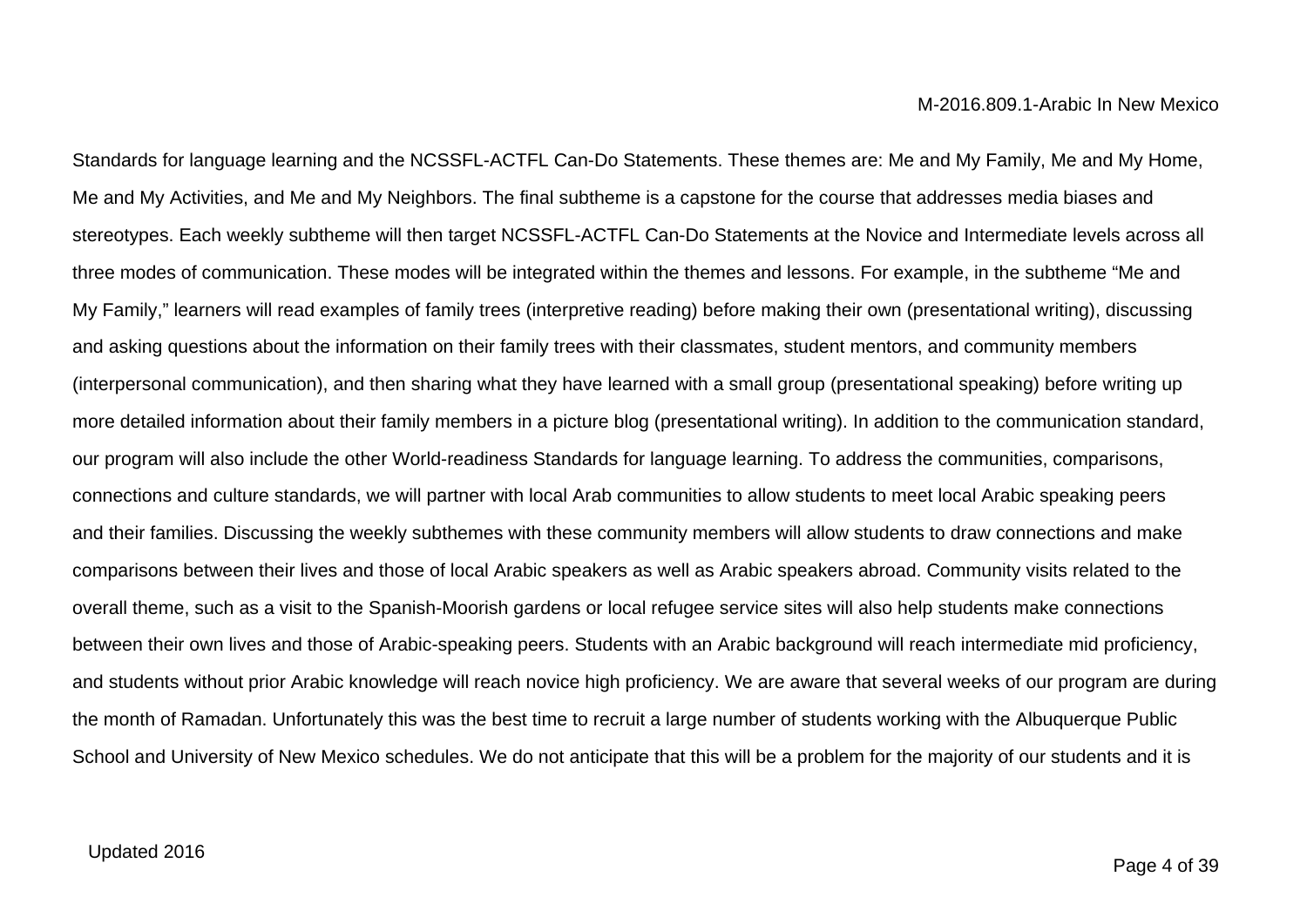not a problem for our staff. We hope to make use of the intersection of our program with Ramadan. For example, we plan to hold an iftar with local community members as one of the cultural activities, and also show students how the same type of lanterns used to decorate Old Town Albuquerque are a key feature of Ramadan in Egypt. Independence Day and Eid al-Fitr will be program holidays.

| <b>Learning Goals</b>                                                                                                         |                                                                              |
|-------------------------------------------------------------------------------------------------------------------------------|------------------------------------------------------------------------------|
| NCSSFL-ACTFL Global Can-Do Benchmarks<br>Be sure to label the mode and proficiency level of each statement.                   | <b>Program Can-Do Statements or</b><br><b>NCSSFL-ACTFL Can-Do Statements</b> |
| <b>Interpersonal Communication</b>                                                                                            |                                                                              |
| (Novice High: I can communicate and exchange information<br>about familiar topics using phrases and simple sentences,         | 1. I can order a meal (NH)                                                   |
| sometimes supported by memorized language. I can usually                                                                      | 2. I can talk about my daily routine (IM)                                    |
| handle short social interactions in everyday situations by asking                                                             | 3. I can interview someone for a project or publication (IM)                 |
| and answering simple questions. ) (Intermediate Mid: I can<br>participate in conversations on familiar topics using sentences |                                                                              |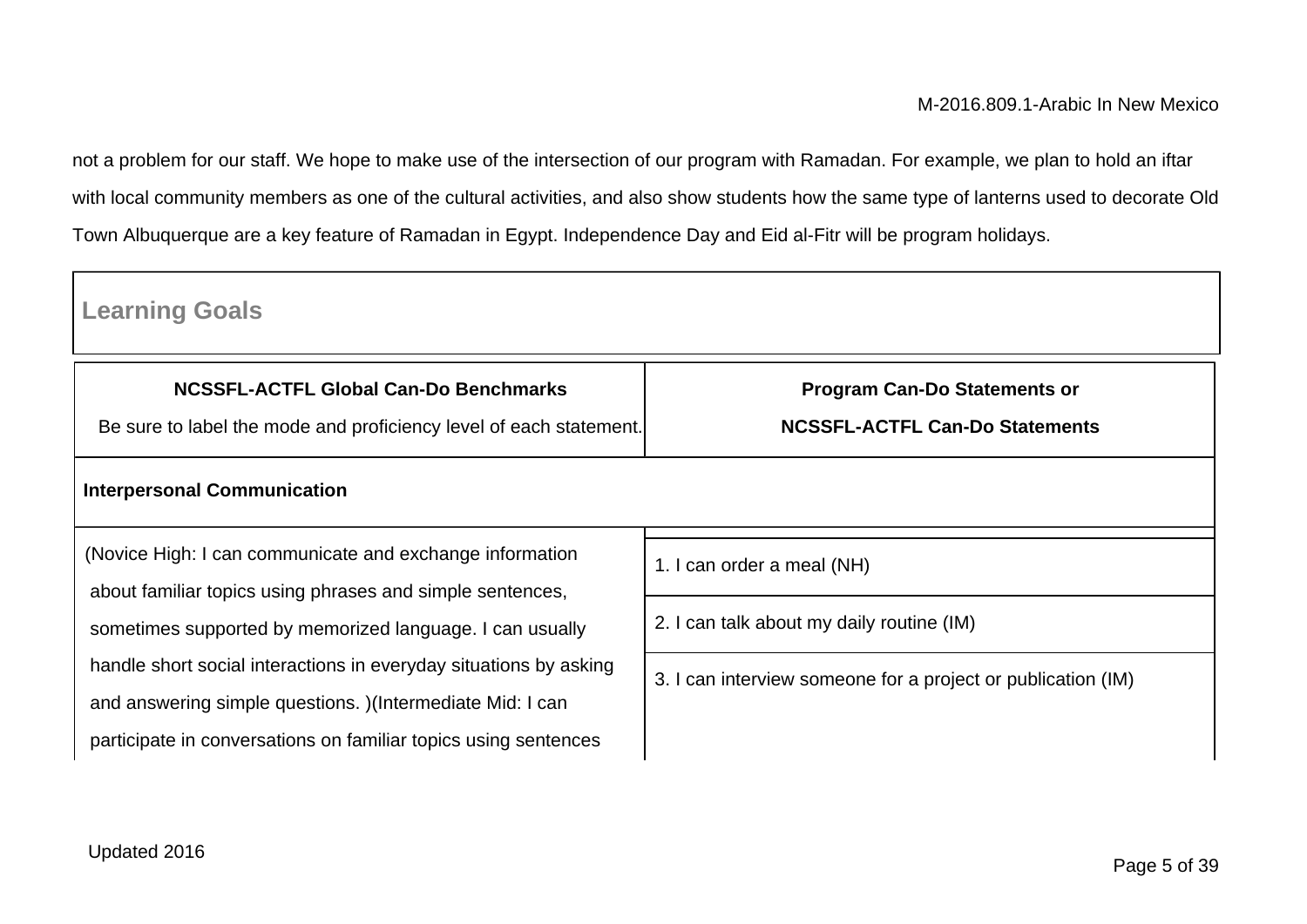| and series of sentences. I can handle short social interactions<br>in everyday situations by asking and answering a variety of<br>questions. I can usually say what I want to say about myself and<br>my everyday life.)<br><b>Interpretive Listening</b>                                                                                                                |                                                                                                                                                                                                                                                                                                                                                          |
|--------------------------------------------------------------------------------------------------------------------------------------------------------------------------------------------------------------------------------------------------------------------------------------------------------------------------------------------------------------------------|----------------------------------------------------------------------------------------------------------------------------------------------------------------------------------------------------------------------------------------------------------------------------------------------------------------------------------------------------------|
| (Novice High: I can recognize pieces of information and<br>sometimes understand the main topic of what is being said.)<br>(Intermediate Mid: I can understand the main idea in messages<br>and presentations on a variety of topics related to everyday life<br>and personal interests and studies. I can understand the main<br>idea in conversations that I overhear.) | 4. I can sometimes understand if people are talking about their<br>homes or asking for directions (NH)<br>5. I can understand peers' recorded descriptions about themselves<br>or their avatars (IM)<br>6. I can understand someone describing their daily routine (IM)<br>7. I can identify some activities in a description of a daily routine<br>(NH) |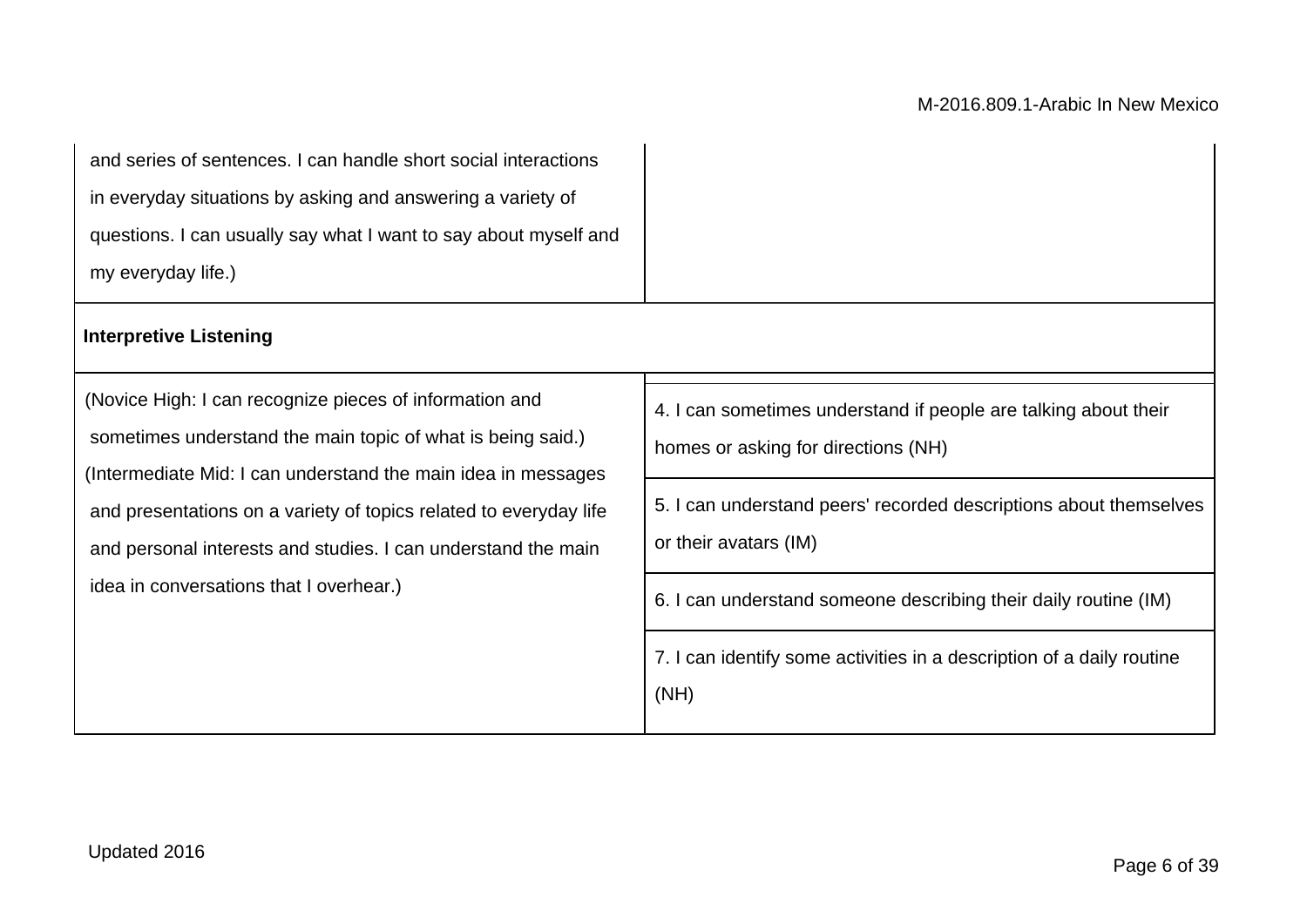| <b>Interpretive Reading</b>                                                                                                                                                                  |                                                                                  |  |  |
|----------------------------------------------------------------------------------------------------------------------------------------------------------------------------------------------|----------------------------------------------------------------------------------|--|--|
| (Novice High: I can understand familiar words, phrases, and<br>sentences within short and simple texts related to everyday life.                                                             | 8. I can understand a menu from a local restaurant (IM)                          |  |  |
| I can sometimes understand the main idea of what I have read.)<br>(Intermediate Mid: I can understand the main idea of texts related<br>to everyday life and personal interests or studies.) | 9. I can understand some items on the menu from a local<br>restaurant (NH)       |  |  |
|                                                                                                                                                                                              | 10. I can read and understand a family tree (NH)                                 |  |  |
|                                                                                                                                                                                              | 11. I can understand my neighbor's description of family members<br>(IM)         |  |  |
| <b>Presentational Speaking</b>                                                                                                                                                               |                                                                                  |  |  |
| (Novice High: I can present basic information on familiar topics<br>using language I have practiced using phrases and simple                                                                 | 12. I can describe my family and friends (NH)                                    |  |  |
| sentences.)(Intermediate Mid: I can make presentations on a<br>wide variety of familiar topics using connected sentences.)                                                                   | 13. I can present information about something I learned in the<br>community (NH) |  |  |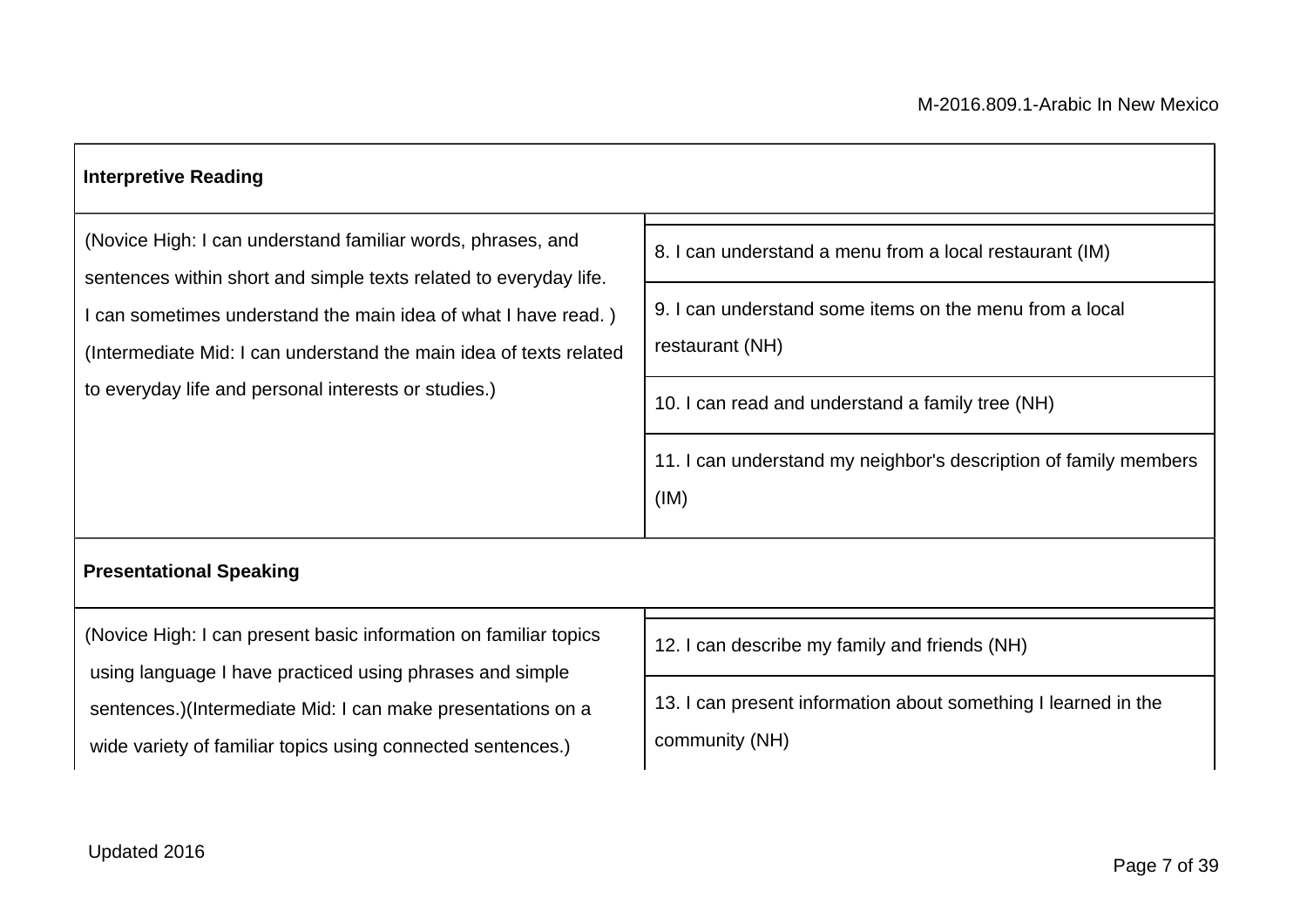|                                                                                                                                                                                                       | 14. I can report a social event that I attended (IM)        |
|-------------------------------------------------------------------------------------------------------------------------------------------------------------------------------------------------------|-------------------------------------------------------------|
| <b>Presentational Writing</b>                                                                                                                                                                         |                                                             |
| (Novice High: I can write short messages and notes on familiar<br>topics related to everyday life.)(Intermediate Mid: I can write on a<br>wide variety of familiar topics using connected sentences.) | 15. I can write about common events and daily routines (IM) |
|                                                                                                                                                                                                       | 16. I can write about my house (NH)                         |
|                                                                                                                                                                                                       | 17. I can describe my family and friends (NH)               |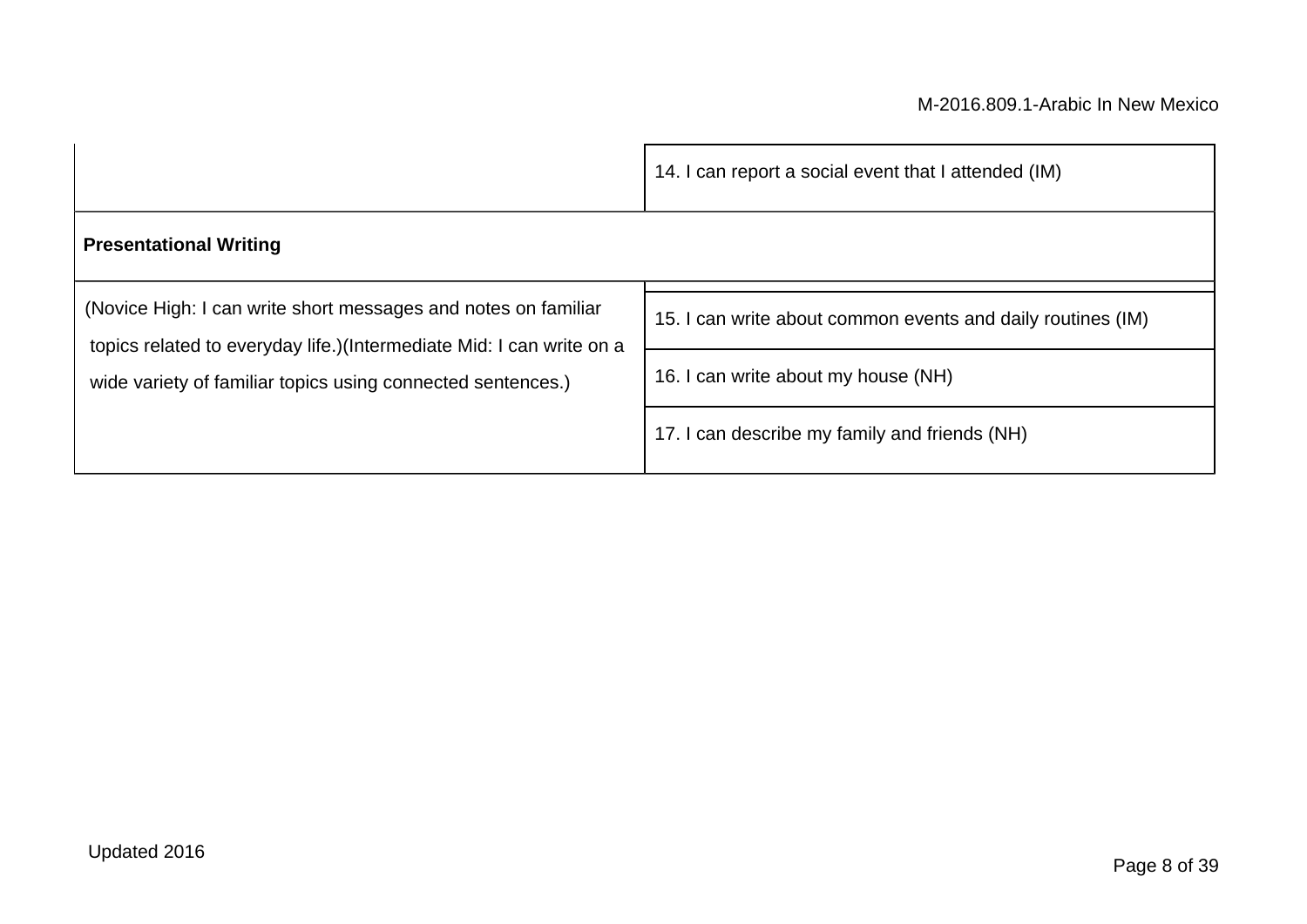# **STAGE 2: How will learners demonstrate what they can do with what they know by the end of the program?**

| o allinau voltoi luanoo <i>l</i> uoooonioni                                                                          |                                                                                                                                               |                                                                                                                                                                                                                             |  |
|----------------------------------------------------------------------------------------------------------------------|-----------------------------------------------------------------------------------------------------------------------------------------------|-----------------------------------------------------------------------------------------------------------------------------------------------------------------------------------------------------------------------------|--|
| <b>INTERPRETIVE TASK</b>                                                                                             | <b>INTERPERSONAL TASK</b>                                                                                                                     | <b>PRESENTATIONAL TASK</b>                                                                                                                                                                                                  |  |
| Learners understand, interpret,<br>and analyze what is heard, read,<br>or viewed on a variety of topics.             | Learners interact and negotiate<br>meaning in spoken, or written<br>conversations to share information,<br>reactions, feelings, and opinions. | Learners present information, concepts,<br>and ideas to inform, explain, persuade,<br>and narrate on a variety of topics using<br>appropriate media and adapting to various<br>audiences of listeners, readers, or viewers. |  |
| Novice High: Me and My House:<br>Individually, students will look at pairs<br>of houses or buildings from both North | Novice High: Me and My House:<br>Students will get into small groups<br>and compare the simple notes they                                     | At the end of each week, students will<br>give a presentation based on the weekly<br>theme in front of the class. Novice High:                                                                                              |  |

**Summative Performance Assessment**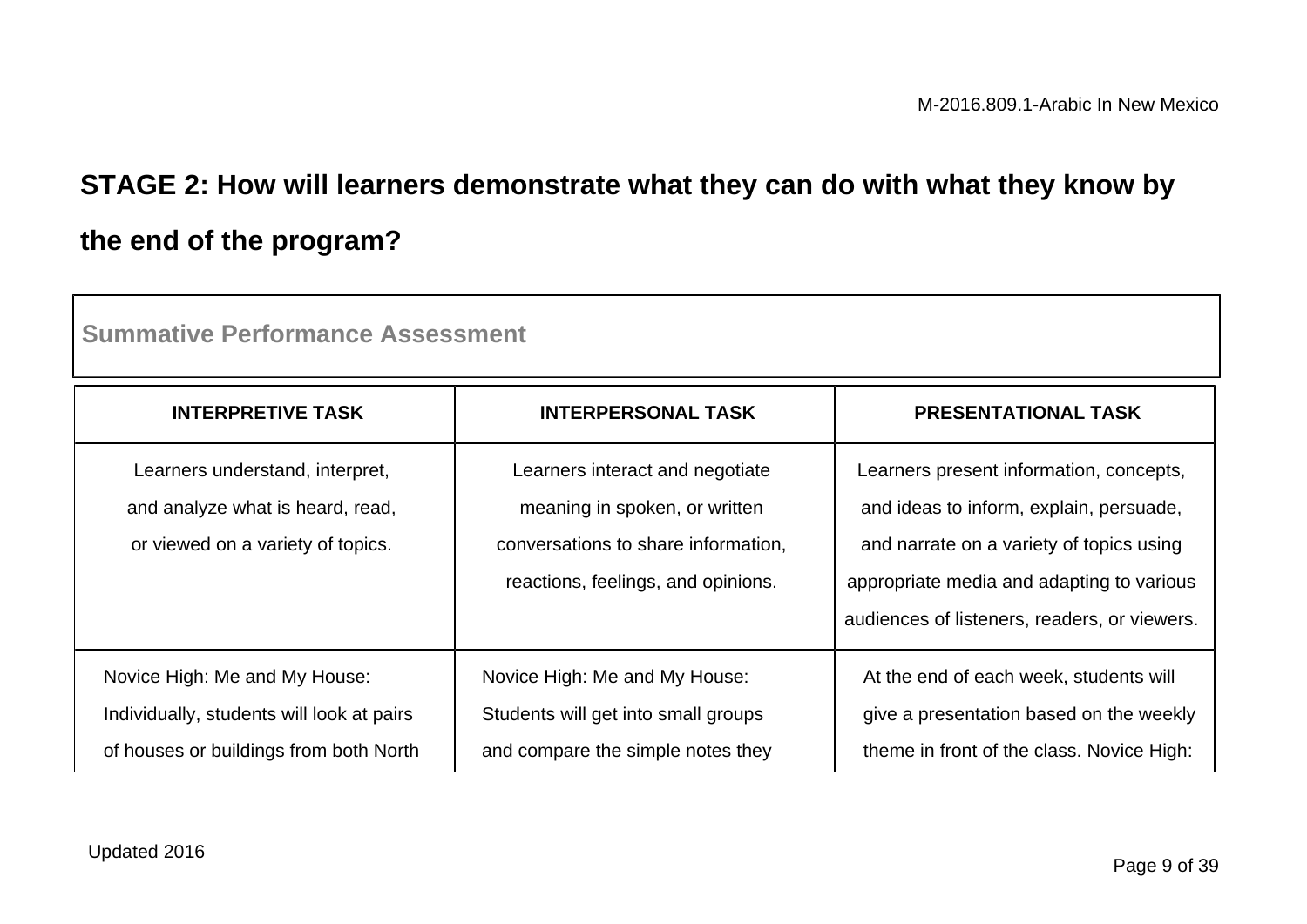Africa and New Mexico along with simple descriptions of these houses and write down simple similarities and differences between these houses. Me and My Family: Students will go around the room reading other students' family trees and answering simple questions on a grid sheet (What is x's father's name? Who has the most brothers? etc.) Me and My Neighbors: Students will listen to a presentation about the refugee center and will write down in a grid format basic information about what they have heard and questions they may have for the refugees. Me and My Activities: Students will compare and contrast Arab restaurants using a grid format to

took on Arab and New Mexico houses; each group will talk with each other about which house they would rather live in, exchanging basic information about their favorite house. Me and My Family: Students will go around the room asking simple questions about each other's' families and what they like to do; responses will be written down in a grid format. Me and My Neighbors: Students will visit a refugee center where they will have simple conversations with refugees and center workers. Me and My Activities: Students will visit an authentic Arab restaurant and order their food in Arabic. Intermediate Mid: Me and My House: Students will get into

Me and My House: Students will give a simple presentation on their house based on a drawing they completed. Me and My Family: students will give a simple presentation on their family tree (This is my Mom - she likes soccer - etc.) Me and My Neighbors: Students will give a basic presentation on who they met and what they learned about the people at the refugee center as well as basic pieces of information about the mosque. Me and My Activities: Students will give a presentation on what they think the best Arab restaurant is and why, and try to convince the class that their restaurant choice is the best restaurant choice. Students will start writing journals/blogs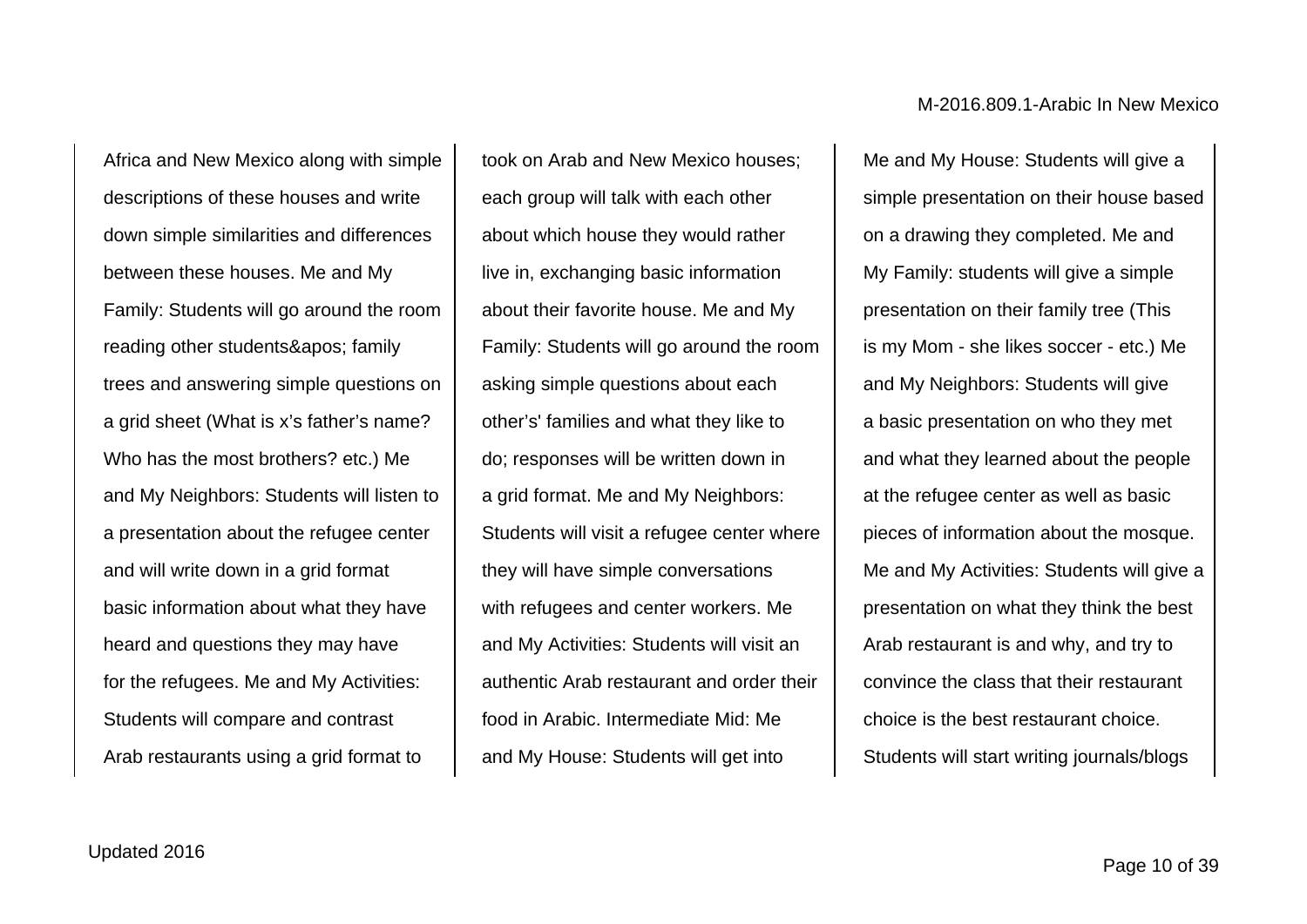categorize restaurants, including food types and cost, ultimately choosing the best restaurant. Intermediate Mid: Me and My House: Individually, students will look at pairs of houses or buildings from both North Africa and New Mexico along with detailed descriptions of these houses and write down the similarities and differences between these houses. Me and My Family: Students will go around the room reading other students&apos: family trees and answering a variety of questions on a grid sheet . (What does x's brother look like? What does x's mother do in her spare time? etc.) Me and My Neighbors: Students will listen to

small groups and compare the notes they took on Arab and New Mexico houses; each group will talk in detail with each other about which house they would rather live in and why. Me and My Family: Students will go around the room asking detailed questions about each other's families and what they like to do as well as what they look like; responses will be written down in a grid format. Me and My Neighbors: Students will visit a refugee center where they will have conversations and more detailed interviews with refugees and center workers. Me and My Activities: Students will share their daily schedules with each other in a circle "speed-friending" format

in class based on the weekly themes. These journals will be collected on Fridays to assess how students are progressing. Intermediate Mid: Me and My House: Students will give a detailed presentation on their house and compare it to a typical North African home Me and My Family: students will give a detailed presentation on their family tree and give physical descriptions of each person Me and My Neighbors: Students will give a detailed presentation on who they met and what they learned at the refugee center as well as what they learned at the mosque. Me and My Activities: Students will give a presentation on their daily schedule, including a description of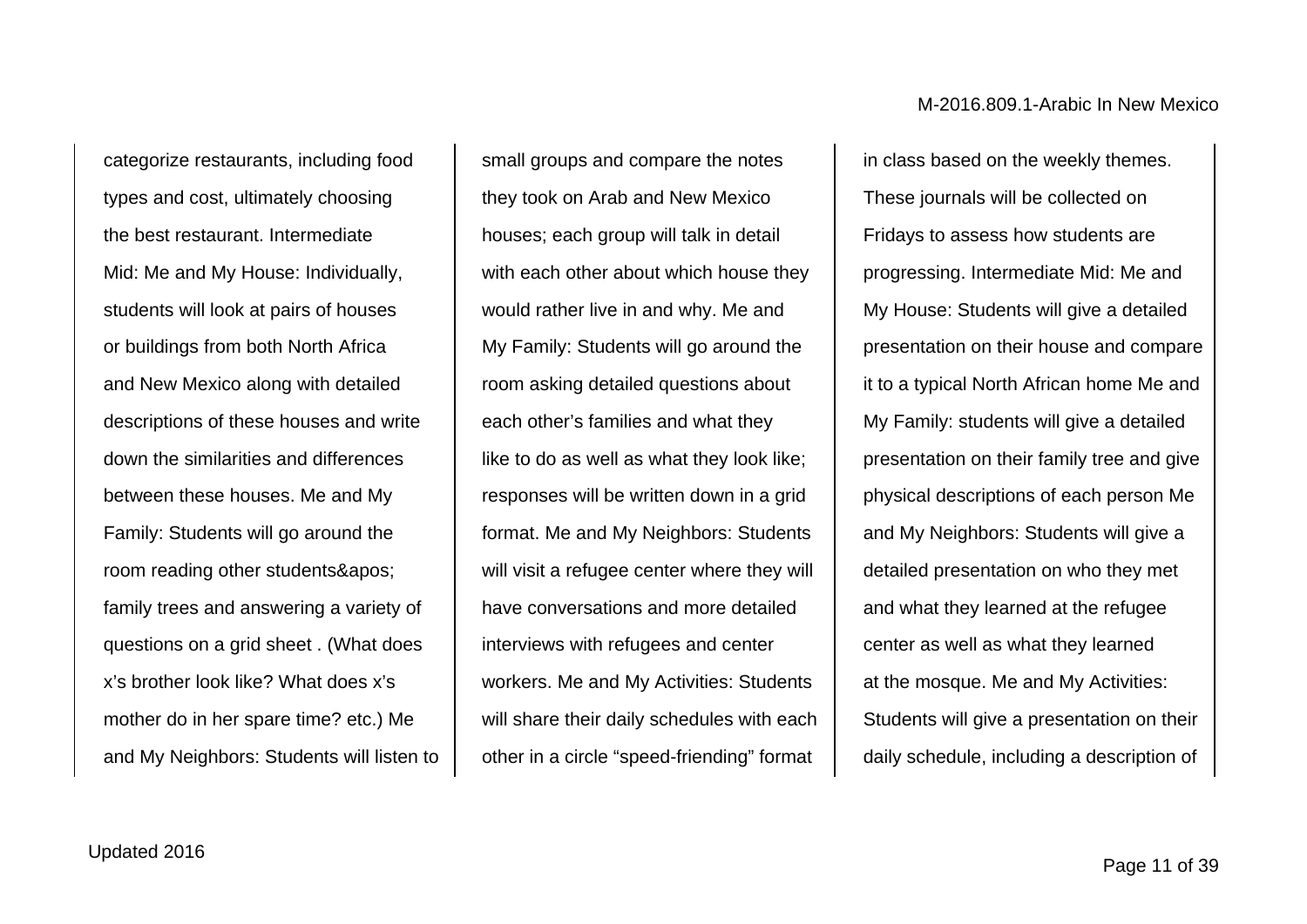a presentation about the refugee center and will write down in a grid format basic information about what they have heard and questions they may have for the refugees. Me and My Activities: Students will compare and contrast Arab restaurants using a grid format to categorize the various restaurants, including food types, cost, setting, and location, ultimately choosing the best restaurant. When other students give presentations, students will write down answers to given questions based on the presentations based on class proficiency level (What is his brother's name? What does his father look like? etc.)

and will write down each other's daily schedules, noting commonalities and differences. At each proficiency level, students will comment on each other's weekly journal entries.

their favorite hobbies and why they like to do them. Students will write journals/ blogs in class based on the weekly themes. These journals will be collected on Fridays to assess how students are progressing. Towards the end of the month, students will work on a short skit. Students will highlight the similarities and differences between their life in New Mexico as well as the lives of people living in the Middle East. Parents and other community members will be invited to these skits.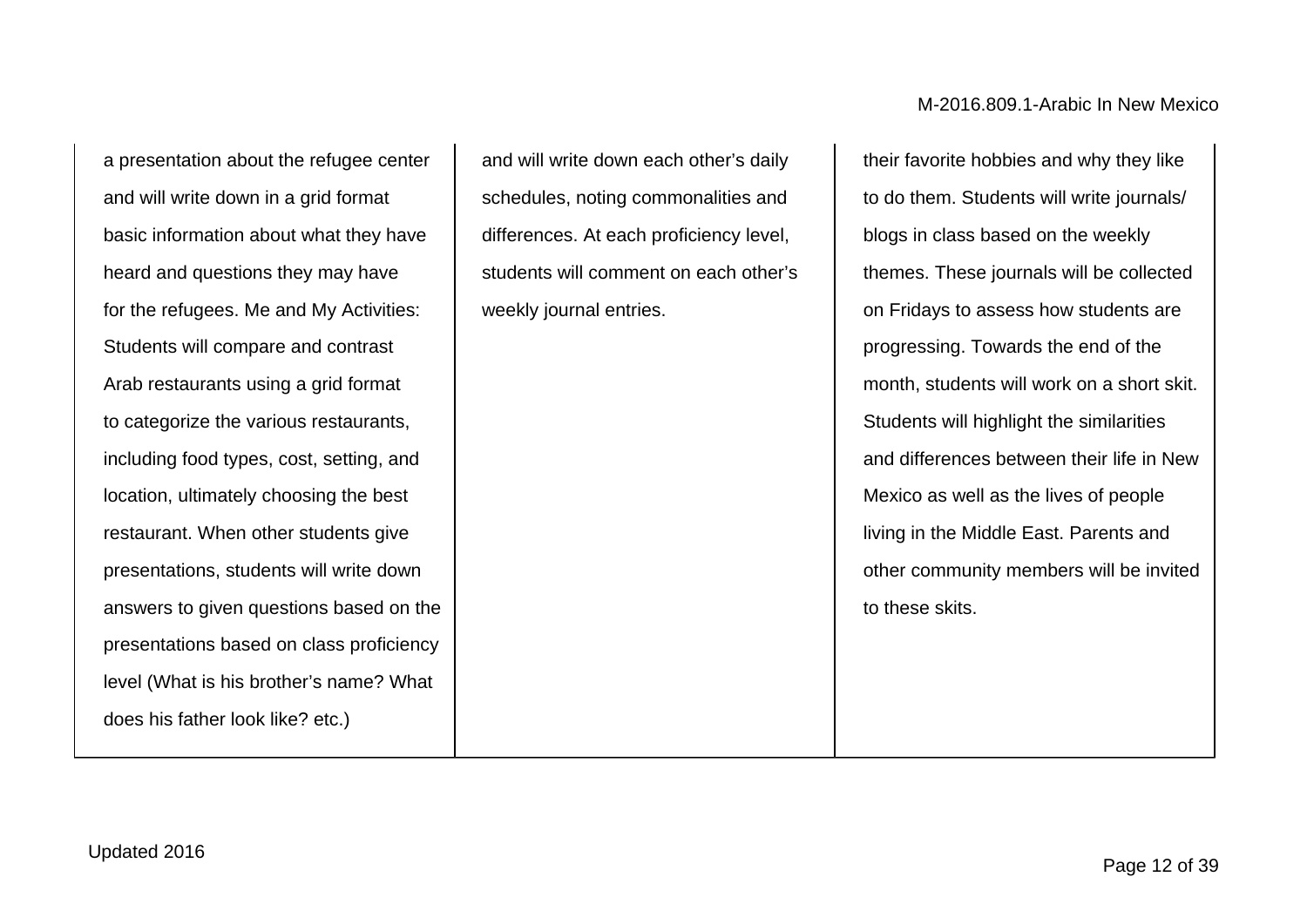# **STAGE 3: What will prepare learners to demonstrate what they can do with what they know?**

| <b>Learning Experiences</b>        |                                |                                      |                                        |
|------------------------------------|--------------------------------|--------------------------------------|----------------------------------------|
| No.                                | <b>Program Can-Do</b>          | Language, Culture, Content           | <b>Major Learning</b>                  |
|                                    | <b>Statements NCSSFL-</b>      | Learners need to use List the        | <b>Experiences &amp; Evidence</b>      |
|                                    | <b>ACTFL Can-Do Statements</b> | language chunks, vocabulary,         | Learners will experience &             |
|                                    | Learners canThese Can-Dos are  | grammatical structures, cultural     | demonstrateDescribe the key learning   |
|                                    | from Stage 1 Learning Targets. | knowledge, and content information   | tasks/activities/formative assessments |
|                                    |                                | that learners need to accomplish the | that allow learners to demonstrate     |
|                                    |                                | stated Can-Dos listed in column 1.   | that they can meet the stated Can-Do.  |
| <b>Interpersonal Communication</b> |                                |                                      |                                        |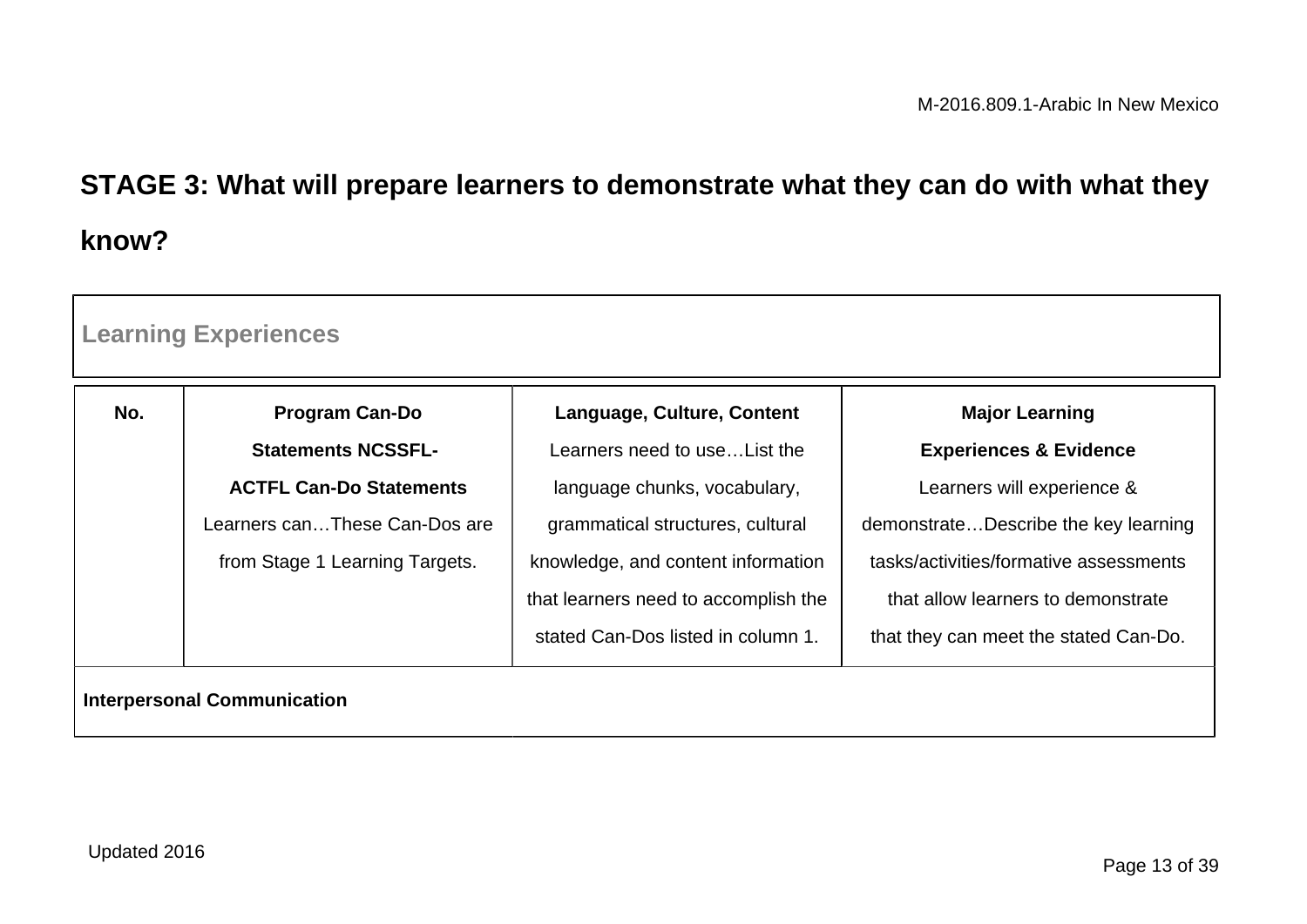| 1 | I can order a meal (NH) | Novice High: Vocabulary: food;      | Novice High: Students will practice by    |
|---|-------------------------|-------------------------------------|-------------------------------------------|
|   |                         | numbers Grammar: ordering food      | taking turns as waiters and patrons in    |
|   |                         | (I want vs. give me); numbers       | 'restaurants' set up in the classroom     |
|   |                         | (prices) Cultural Knowledge:        | using menus they create Students will     |
|   |                         | what kinds of food are available    | be taken to a local Arab restaurant       |
|   |                         | in the middle east; comparisons     | where they will order Arab food in Arabic |
|   |                         | between New Mexican and Arab        | Intermediate Mid: Students will practice  |
|   |                         | foods; ways to politely order food  | by taking turns as waiters and patrons    |
|   |                         | Intermediate Mid: Vocabulary: food; | in 'restaurants' set up in the classroom  |
|   |                         | numbers; ingredients; allergens     | using menus they created; students will   |
|   |                         | Grammar: ordering food (I want      | also be given a specific allergy and a    |
|   |                         | vs. give me); numbers (prices)      | budget, forcing students to ask about     |
|   |                         | Cultural Knowledge: what kinds      | ingredients and prices Students will be   |
|   |                         | of food are available in the middle | taken to a local Arab restaurant where    |
|   |                         | east; comparisons between New       | they will order Arab food in Arabic and   |
|   |                         |                                     | also inquire about ingredients            |
|   |                         |                                     |                                           |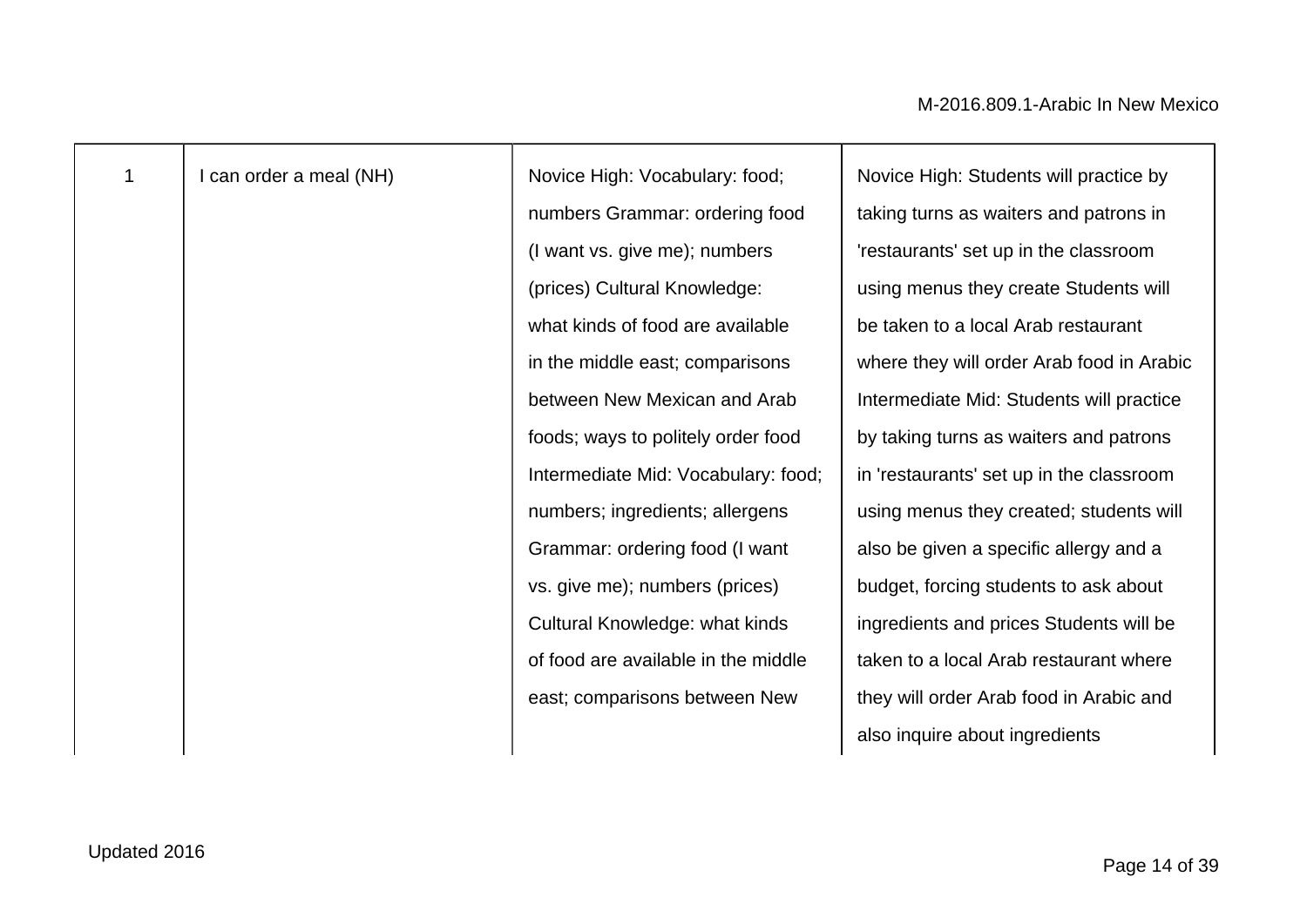|                |                                         | Mexican and Arab foods; ways to<br>politely order food                                                                                                                                                                                                                                                                                                                                                                                                      |                                                                                                                                                                                                                                                                                                                                                                                                                                                                                                                                                                 |
|----------------|-----------------------------------------|-------------------------------------------------------------------------------------------------------------------------------------------------------------------------------------------------------------------------------------------------------------------------------------------------------------------------------------------------------------------------------------------------------------------------------------------------------------|-----------------------------------------------------------------------------------------------------------------------------------------------------------------------------------------------------------------------------------------------------------------------------------------------------------------------------------------------------------------------------------------------------------------------------------------------------------------------------------------------------------------------------------------------------------------|
| $\overline{2}$ | can talk about my daily routine<br>(IM) | Novice High Vocabulary: times;<br>hobbies; meals; some simple<br>daily use verbs (wake up; go to<br>sleep; etc.) Grammar: gender<br>agreement; present tense verbs<br>(some conjugations) Cultural<br>Knowledge: daily routines in New<br>Mexico. vs. the Arabic speaking<br>world; common and different<br>activities both in New Mexico and<br>in the Middle East Intermediate<br>Mid: Vocabulary: times; hobbies;<br>meals; verbs (wake up; go to sleep; | Novice High: Students will be assigned<br>numbers (either 'one' or 'two'); students<br>will then be arranged in a circle of<br>stations where at each station there<br>is a specific time (i.e. 9:00 am; 7:00<br>pm); students will talk in pairs, using<br>simple statements or phrases, about<br>what they do each day at that time; then<br>students who have the number 'one'<br>will go left and students who have the<br>number 'two' will go right, ensuring all<br>students have different partners for the<br>activity Intermediate Mid: Students will |
|                |                                         | etc.); adverb modifiers (usually;                                                                                                                                                                                                                                                                                                                                                                                                                           | be assigned numbers (either 'one' or                                                                                                                                                                                                                                                                                                                                                                                                                                                                                                                            |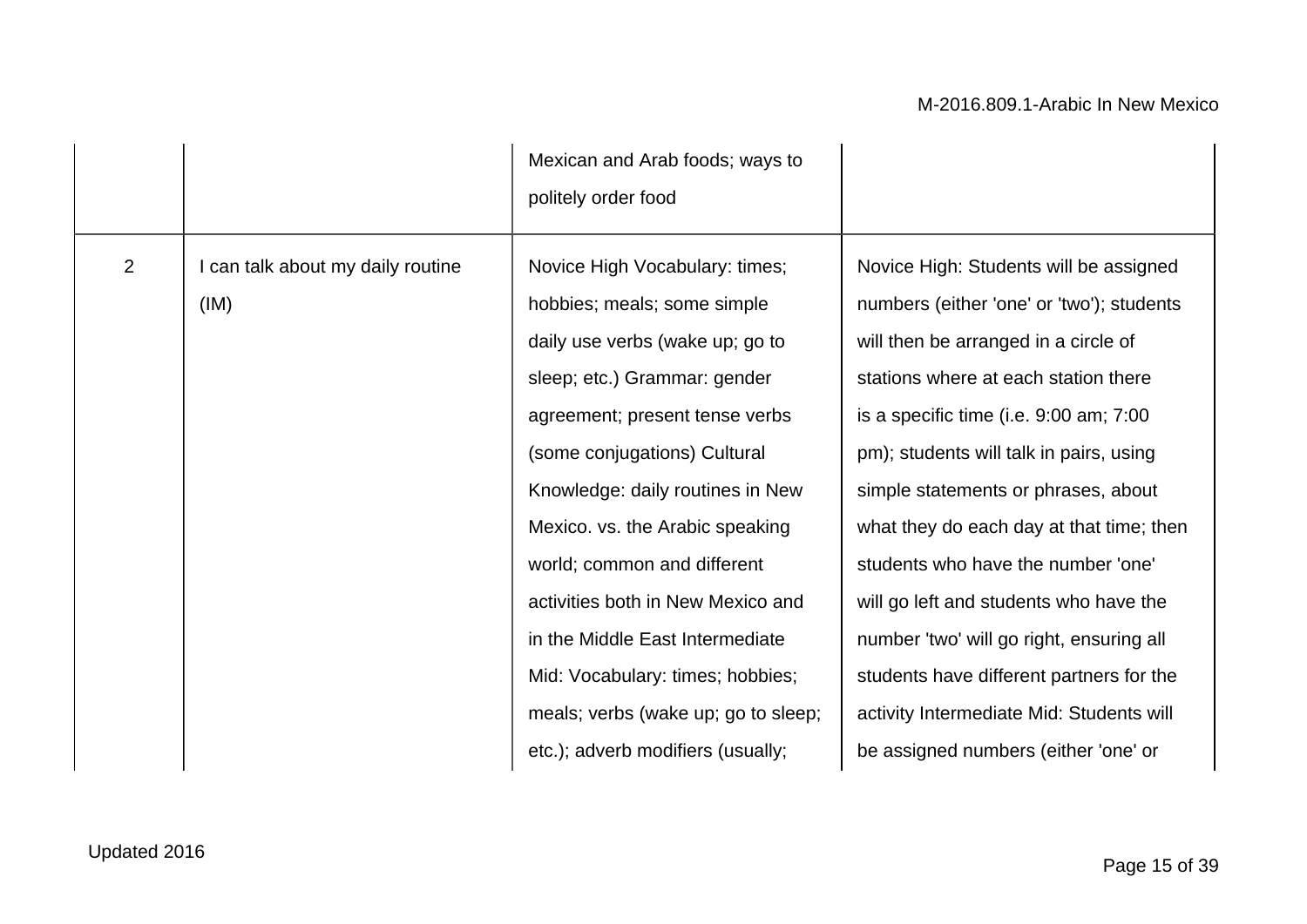|   |                             | etc.) Grammar: ordinal numbers;      | 'two'); students will then be arranged in    |
|---|-----------------------------|--------------------------------------|----------------------------------------------|
|   |                             | gender agreement; present tense      | a circle of stations where at each station   |
|   |                             | verbs (some conjugations); some      | there is a specific time (i.e. 9:00 am; 7:30 |
|   |                             | hollow verbs Cultural Knowledge:     | pm); students will talk in pairs about what  |
|   |                             | daily routines in New Mexico. vs.    | they usually do each day at that time;       |
|   |                             | the Arabic speaking world; common    | then students who have the number 'one'      |
|   |                             | and different activities both in New | will go left and students who have the       |
|   |                             | Mexico and in the Middle East        | number 'two' will go right, ensuring all     |
|   |                             |                                      | students have different partners for the     |
|   |                             |                                      | activity                                     |
| 3 | can interview someone for a | Novice High: Vocabulary: question    | Novice High and Intermediate Mid:            |
|   | project or publication (IM) | words; simple travel related         | Students will be taken to a local refugee    |
|   |                             | vocabulary (boat; plane; etc.);      | center where they will speak with            |
|   |                             | simple daily routine vocabulary      | refugees there, asking them about their      |
|   |                             | (I sleep; etc.) Grammar: some        | lives and how their lives have changed       |
|   |                             | present tense verbs; some past       | or stayed the same in Albuquerque;           |
|   |                             |                                      |                                              |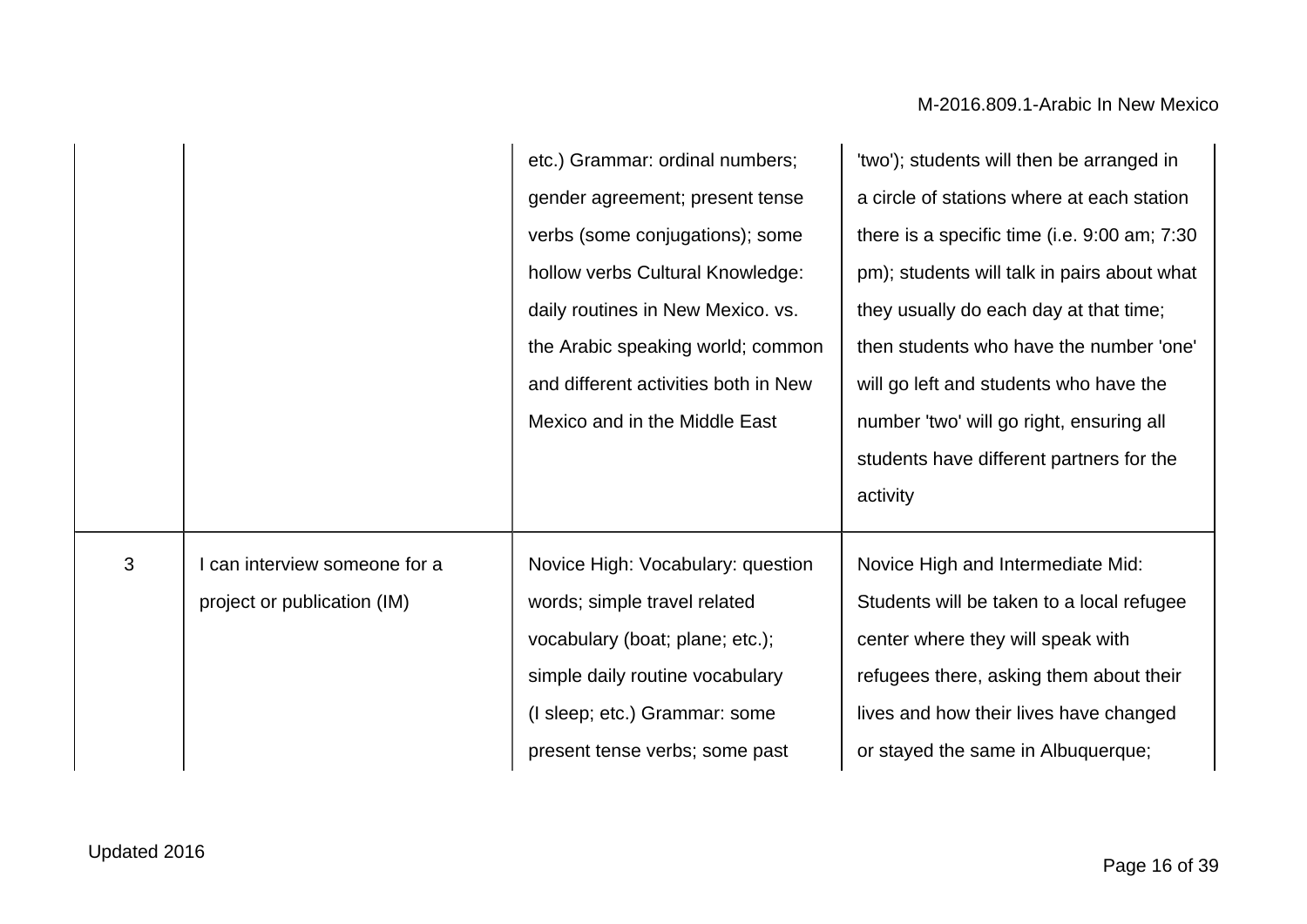tense verbs; question words Cultural Knowledge: students will learn about the experiences of refugees; different reasons for refugee status Intermediate Mid: Vocabulary: question words; travel related vocabulary (boat; plane; I traveled: etc.); daily routine vocabulary (I sleep; I used to eat; etc.); reasons why people would leave a country (war; job; money; education; etc.); because Grammar: present tense verbs; past tense verbs, including past continuous ('kaana'); question words; uses of 'because' Cultural Knowledge: students will learn

students' interviews will be recorded (with permission from the refugees) Students will do the interviews in pairs, with Intermediate Mid students paired with Novice High students, to ensure understanding and successful interviews; students will be instructed that each student must ask 50% of the questions in order to ensure the stronger students don't monopolize the interview Students will practice, coming up with questions and asking each other these questions, then combining the classes to practice, to ensure a successful trip To show they understood the interview process, after visiting the refugee center, students will have the opportunity to reflect and write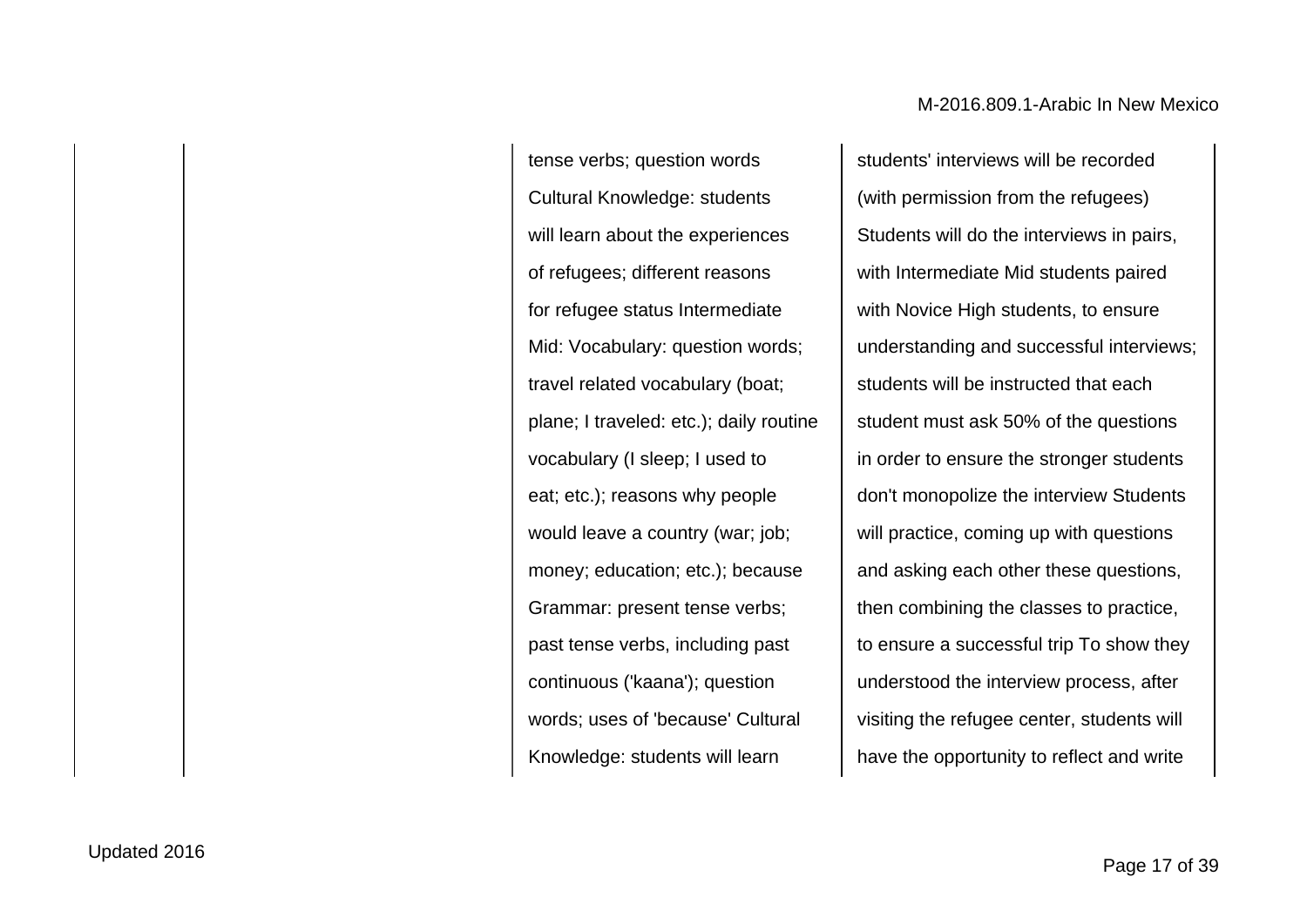|                               |                                     | about the experiences of refugees;   | about what they learned concerning        |
|-------------------------------|-------------------------------------|--------------------------------------|-------------------------------------------|
|                               |                                     | different reasons for refugee status | the refugees' lives in their weekly blog; |
|                               |                                     |                                      | students will have the opportunity to     |
|                               |                                     |                                      | comment on each other's blogs Students    |
|                               |                                     |                                      | will then compile the stories into one    |
|                               |                                     |                                      | pamphlet in Arabic to then be given back  |
|                               |                                     |                                      | to the refugees [note: we understand that |
|                               |                                     |                                      | this is combining several skill sets, but |
|                               |                                     |                                      | wanted to include a holistic presentation |
|                               |                                     |                                      | of this exercise]                         |
| <b>Interpretive Listening</b> |                                     |                                      |                                           |
| 4                             | can sometimes understand if         | Novice High: Vocabulary: direction   | Novice High: To practice directions,      |
|                               | people are talking about their      | words (left; right; in front; etc.); | students will be taken outside and put    |
|                               | homes or asking for directions (NH) | adjectives (big; small; etc.); some  | into teams; one team member will be       |
|                               |                                     | colors; rooms (kitchen; bedroom;     | blindfolded; the rest of the team shouts  |
|                               |                                     |                                      |                                           |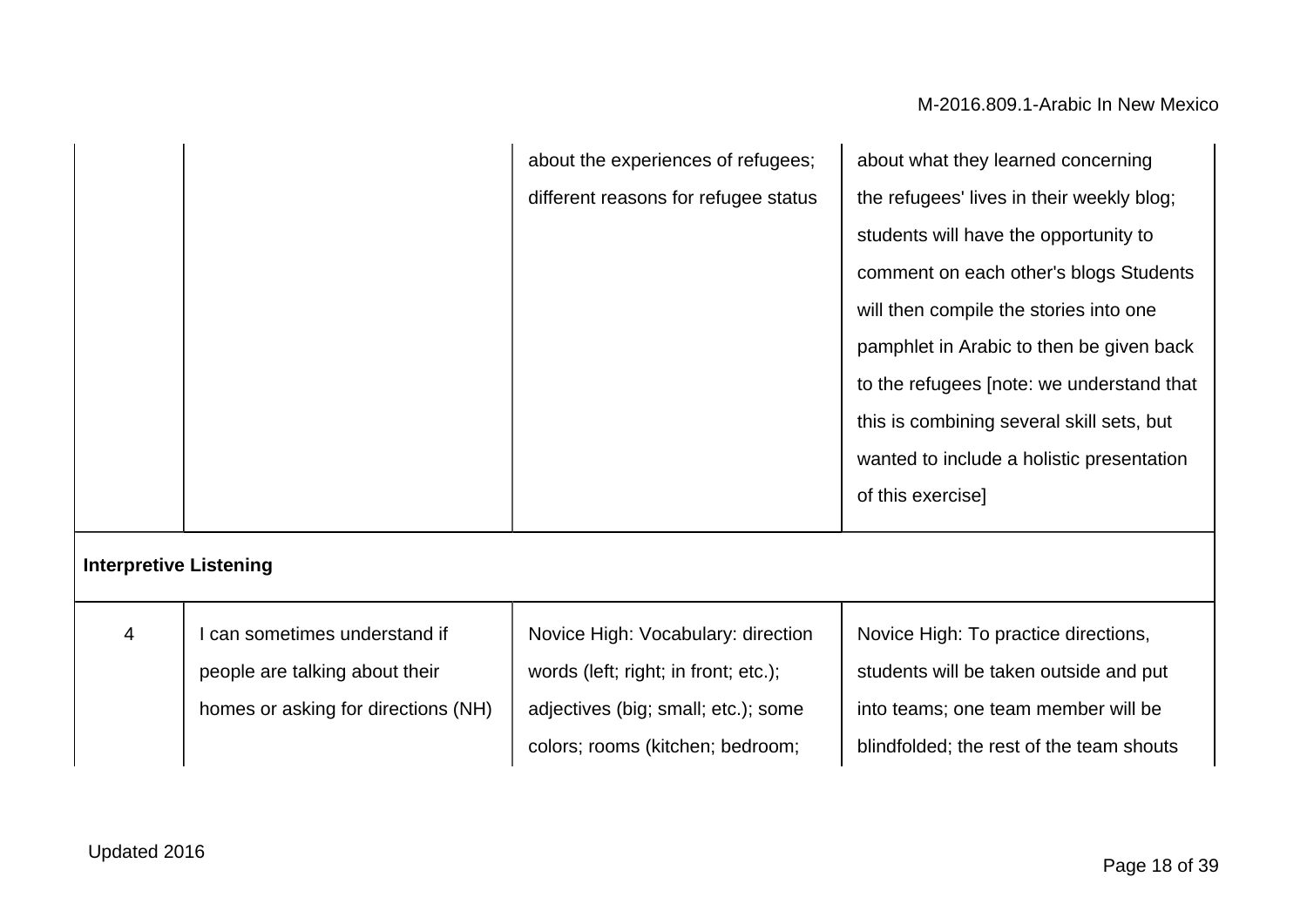etc.) Grammar: 'idaafa' construct; gender agreement; commands (turn left; etc.) Cultural Knowledge: students will compare and contrast homes in the Arab world and New Mexico; students will understand how directions may be different in the Middle East vs. America (street signs vs. landmarks) Intermediate Mid: Vocabulary: direction words (left; right; in front; etc.); adjectives; colors; rooms (kitchen; bedroom; etc.); landmarks (waterfall; pond; statue; etc.) Grammar: 'idaafa' construct; gender agreement; commands (turn left; etc.); color and gender agreement; non-

directions at them as they follow a line of chalk on the ground Students will participate in a scavenger hunt, where they will have to locate items based on verbal directions and bring them back to the classroom Students will take turns speaking about their houses; the rest of the students will have to draw the house described to show they understand the description of the home Intermediate Mid: Students will participate in a complex, university-wide scavenger hunt, where they will have to locate items based on verbal directions and bring them back to the classroom Students will listen to descriptions of houses in the Arab world in the computer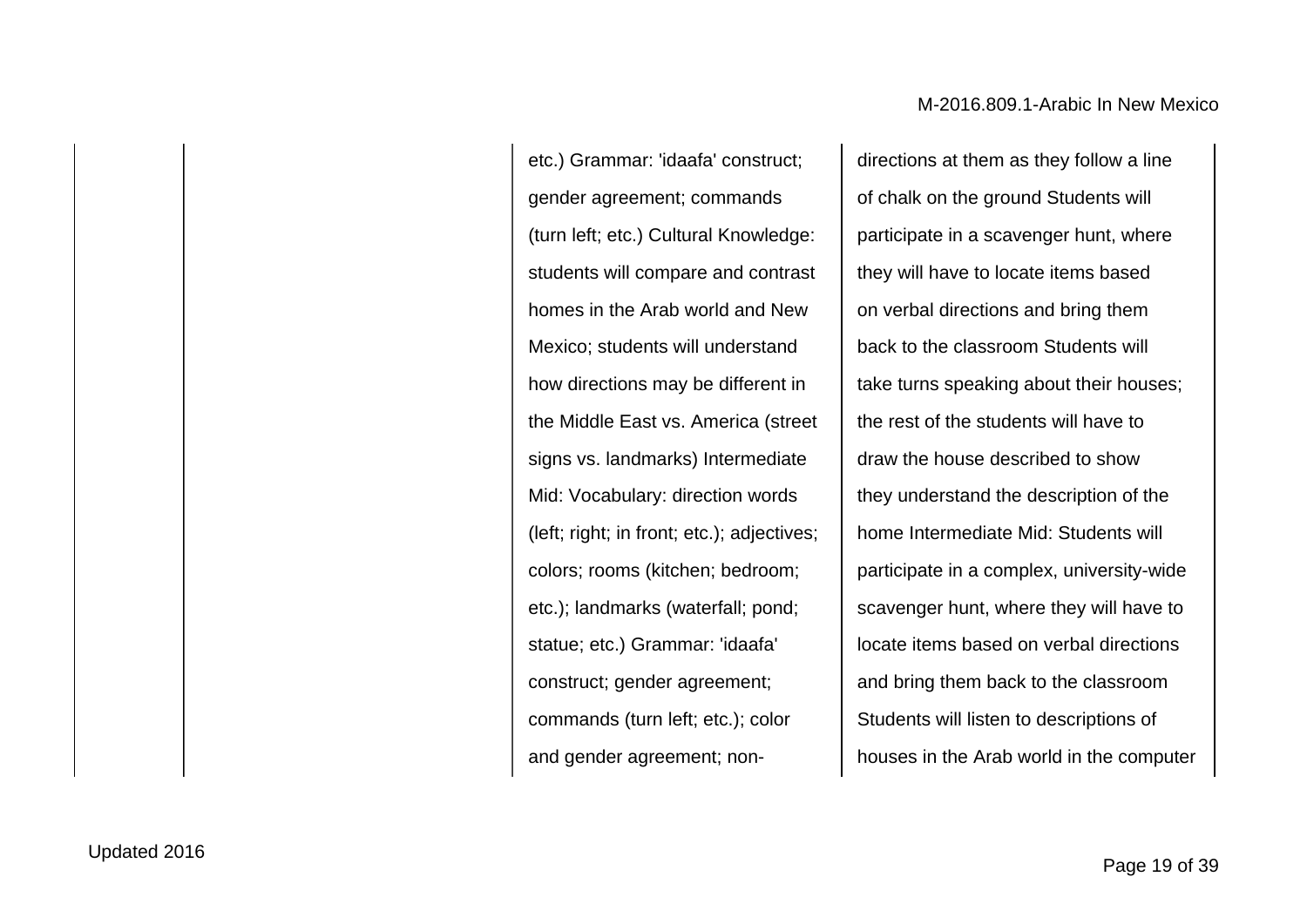|                |                                                                                            | human plurals Cultural Knowledge:<br>students will compare and contrast<br>homes in the Arab world and New<br>Mexico; students will understand<br>how directions may be different in<br>the Middle East vs. America (street<br>signs vs. landmarks)                                                                   | lab, answering certain questions about<br>the homes to ensure understanding                                                                                                                                                                                                                                                                                                      |
|----------------|--------------------------------------------------------------------------------------------|-----------------------------------------------------------------------------------------------------------------------------------------------------------------------------------------------------------------------------------------------------------------------------------------------------------------------|----------------------------------------------------------------------------------------------------------------------------------------------------------------------------------------------------------------------------------------------------------------------------------------------------------------------------------------------------------------------------------|
| $5\phantom{.}$ | I can understand peers' recorded<br>descriptions about themselves or<br>their avatars (IM) | Novice High: Vocabulary: some<br>colors, adjectives (long; short;<br>tall; etc.); clothing; hobbies and<br>studying interests Grammar:<br>adjectives and gender agreement;<br>some present tense verbs Cultural<br>Knowledge: how students dress<br>in New Mexico as opposed to in<br>the Middle East; common hobbies | Novice High: Students will choose<br>an avatar from a provided group of<br>Arab avatars representing a variety of<br>countries and backgrounds; students<br>will then record very simple descriptions<br>of themselves based on these avatars;<br>other students will have to guess which<br>avatar they are based on the description<br>Students will post online [using Learn] |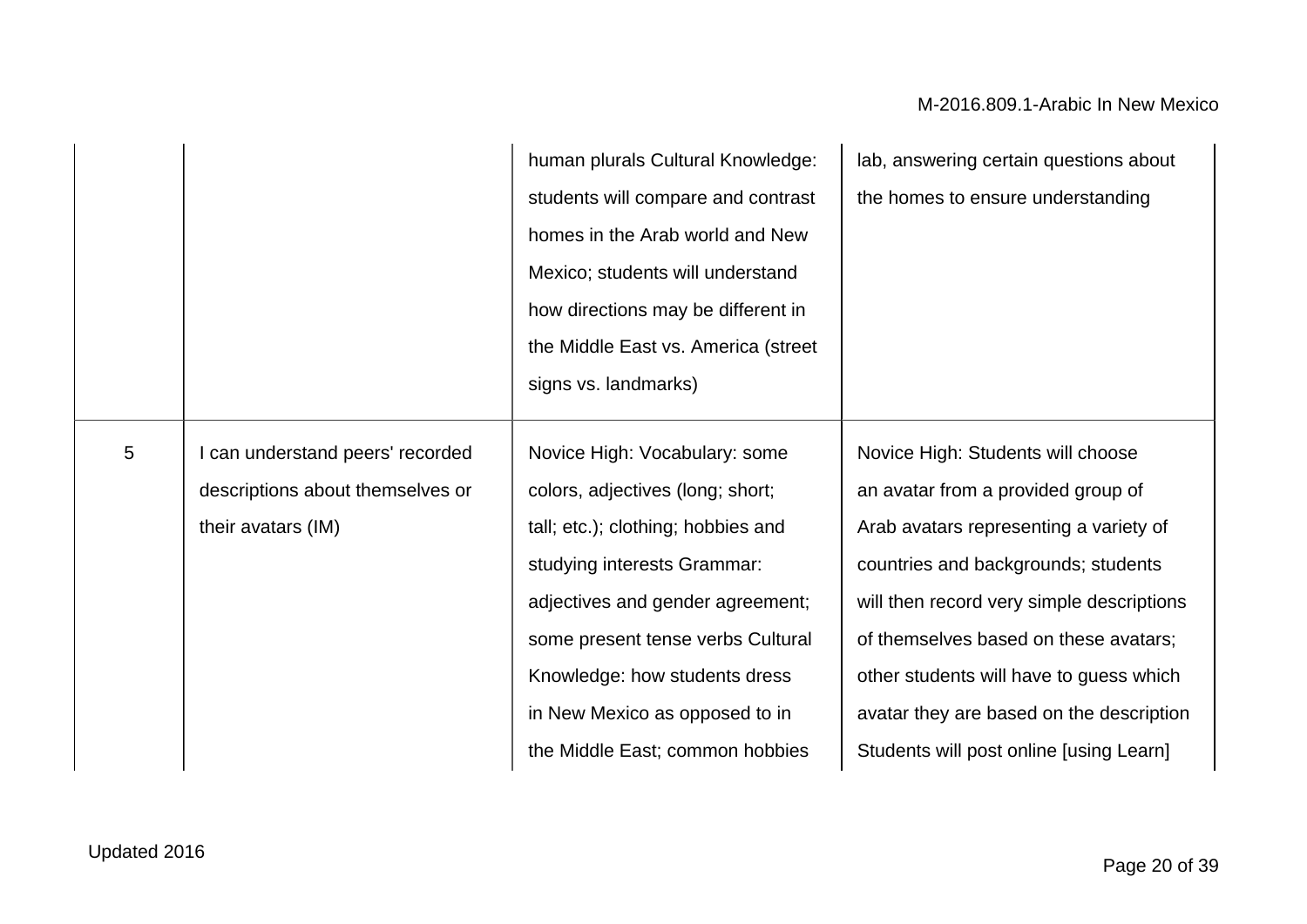and backgrounds in New Mexico and North Africa Intermediate Mid: Vocabulary: colors, including hair color; adjectives (long; short; tall; etc.); body parts; clothing; hobbies and studying interests; family background; numbers (ages) Grammar: adjectives and gender agreement, including color; present tense verbs; grammar specific to body parts Cultural Knowledge: how students dress in New Mexico as opposed to in the Arab world; common hobbies and backgrounds in New Mexico and the Arab world

a very simple spoken description of themselves, what they are wearing, what they like to study and their hobby; other students will draw pictures based on the description as well as fill in information next to the pictures about hobbies, etc.; instructors will include recordings of Arabic speakers Intermediate Mid: Students will choose an avatar from a provided group of Arab avatars representing a variety of countries and backgrounds; students will then record descriptions of themselves based on these avatars; other students will have to guess which avatar they are based on the description Students will post a description of themselves, what they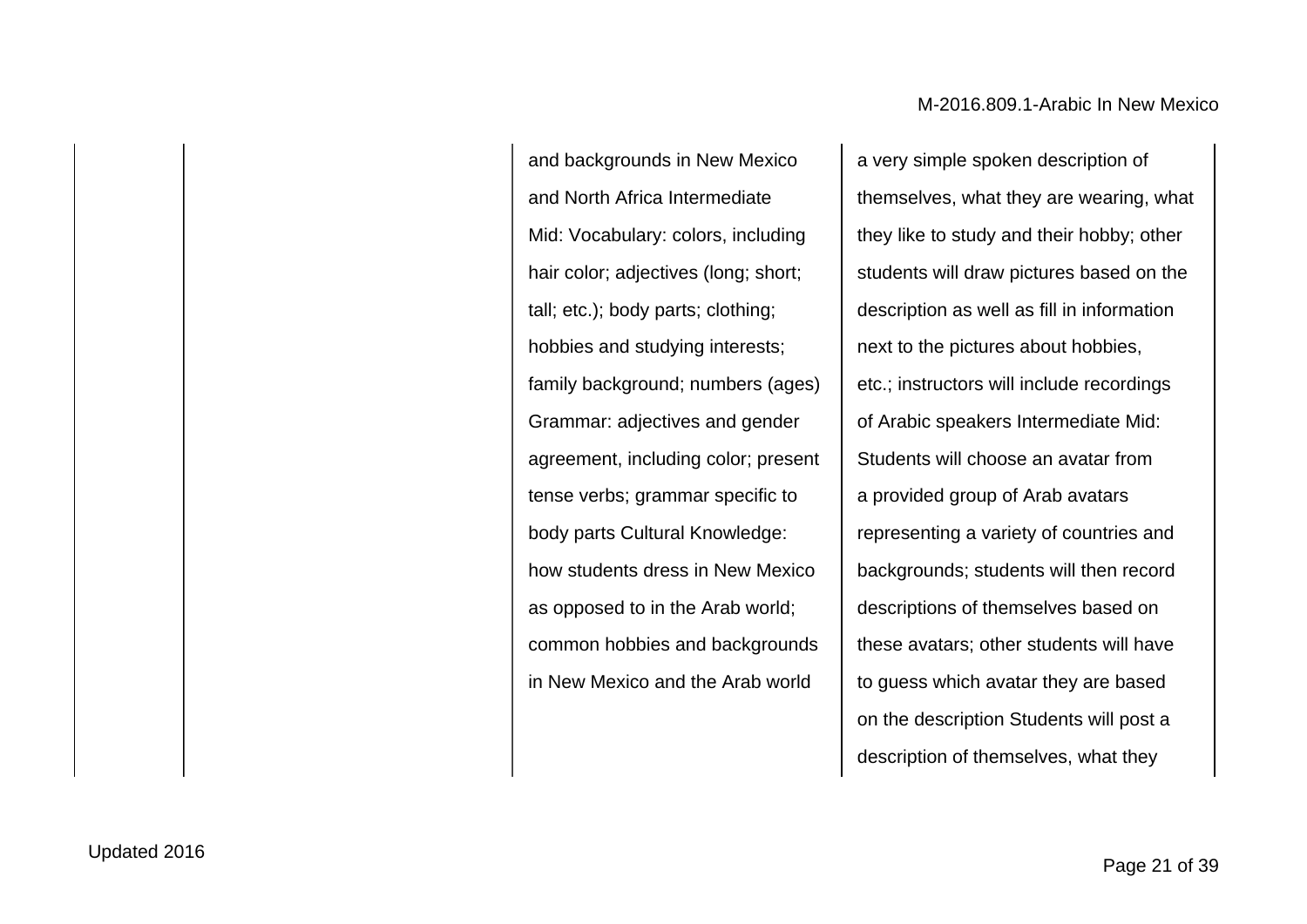|   |                                     |                                     | are wearing, what they like to study        |
|---|-------------------------------------|-------------------------------------|---------------------------------------------|
|   |                                     |                                     | and do in their spare time, and their       |
|   |                                     |                                     | family background; other students will      |
|   |                                     |                                     | draw pictures based on the description      |
|   |                                     |                                     | as well as fill in information next to the  |
|   |                                     |                                     | pictures about hobbies, interests, and      |
|   |                                     |                                     | backgrounds; instructors will include       |
|   |                                     |                                     | recordings of Arabic speakers               |
|   |                                     |                                     |                                             |
| 6 | I can understand someone            | Intermediate Mid (see #7 below for  | Intermediate Mid (see #7 below for          |
|   | describing their daily routine (IM) | Novice High): Vocabulary: times;    | Novice High): Students will go around       |
|   |                                     | hobbies; meals; normal daily use    | and fill in a grid sheet, talking with each |
|   |                                     | verbs (wake up; go to sleep; etc.); | other about what they do at certain times   |
|   |                                     | adverb modifiers (usually; etc.)    | or when and what they eat breakfast;        |
|   |                                     | Grammar: ordinal numbers; gender    | responses will be recorded in the grid In   |
|   |                                     | agreement; present tense verbs;     | the computer lab, students will listen to   |
|   |                                     | hollow verbs Cultural Knowledge:    | authentic recordings of people from the     |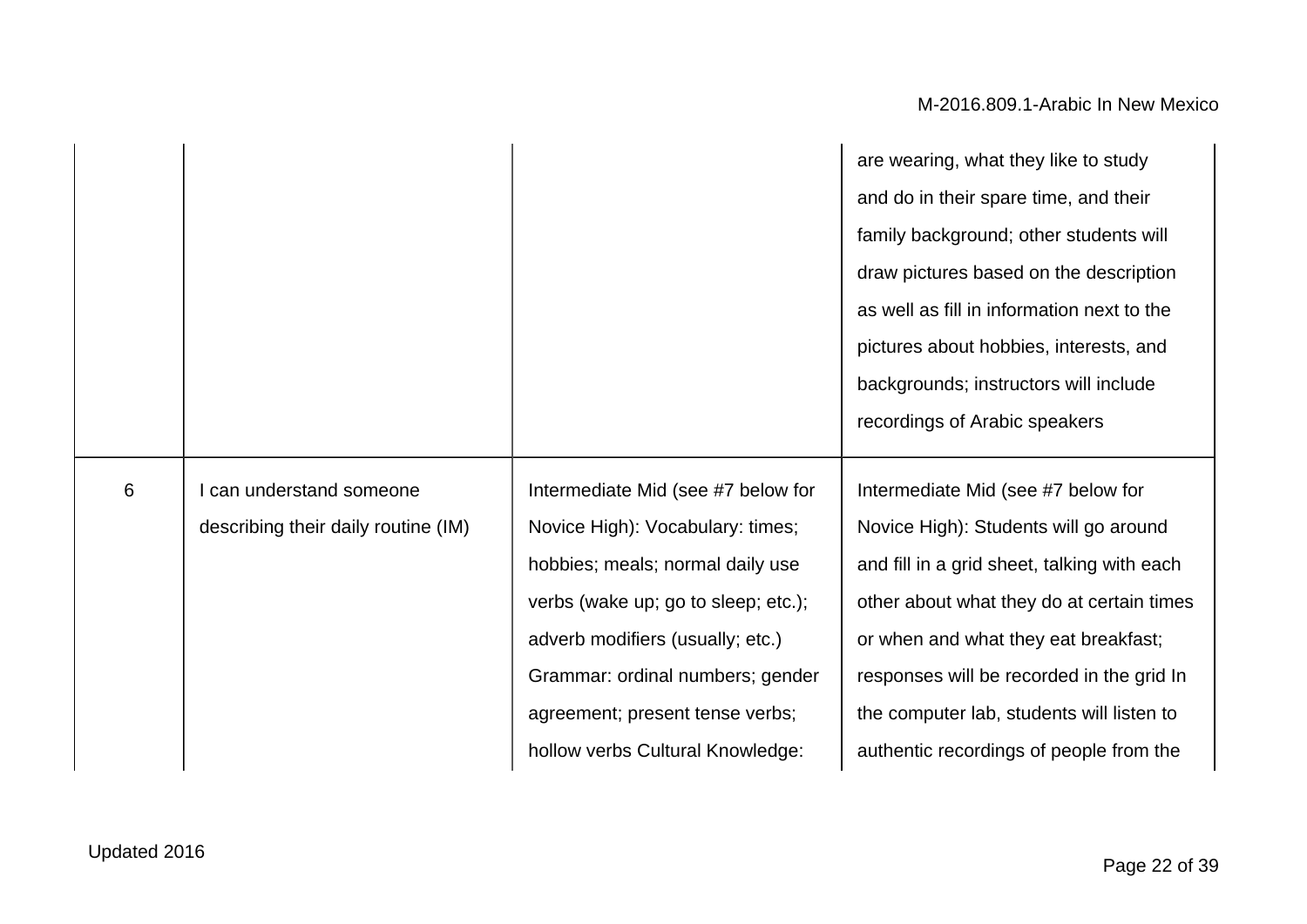|                |                                                                            | daily routines in New Mexico. vs.<br>the Arabic speaking world; common<br>and different activities both in New<br>Mexico and in the Arab world                                                                                                                                                                                                       | Arab world describing their daily routines;<br>students will record this information in a<br>grid                                                                                                                                                                                                                                                                                                                    |
|----------------|----------------------------------------------------------------------------|------------------------------------------------------------------------------------------------------------------------------------------------------------------------------------------------------------------------------------------------------------------------------------------------------------------------------------------------------|----------------------------------------------------------------------------------------------------------------------------------------------------------------------------------------------------------------------------------------------------------------------------------------------------------------------------------------------------------------------------------------------------------------------|
| $\overline{7}$ | I can identify some activities in a<br>description of a daily routine (NH) | Novice High (see #6 above for<br>Intermediate Mid): Vocabulary:<br>simple times; some hobbies; meals;<br>normal daily use verbs (wake up;<br>go to sleep; etc.) Grammar: ordinal<br>numbers; gender agreement;<br>present tense verbs Cultural<br>Knowledge: daily routines in New<br>Mexico. vs. the Arabic speaking<br>world; common and different | Novice High (see #6 above for<br>Intermediate Mid): Students will go<br>around and fill in a grid sheet, talking<br>with each other about what they do at<br>certain times of the day; responses will<br>be recorded in the grid In the computer<br>lab, students will listen to recordings of<br>people from the Arab world describing<br>simple daily routines; students will record<br>this information in a grid |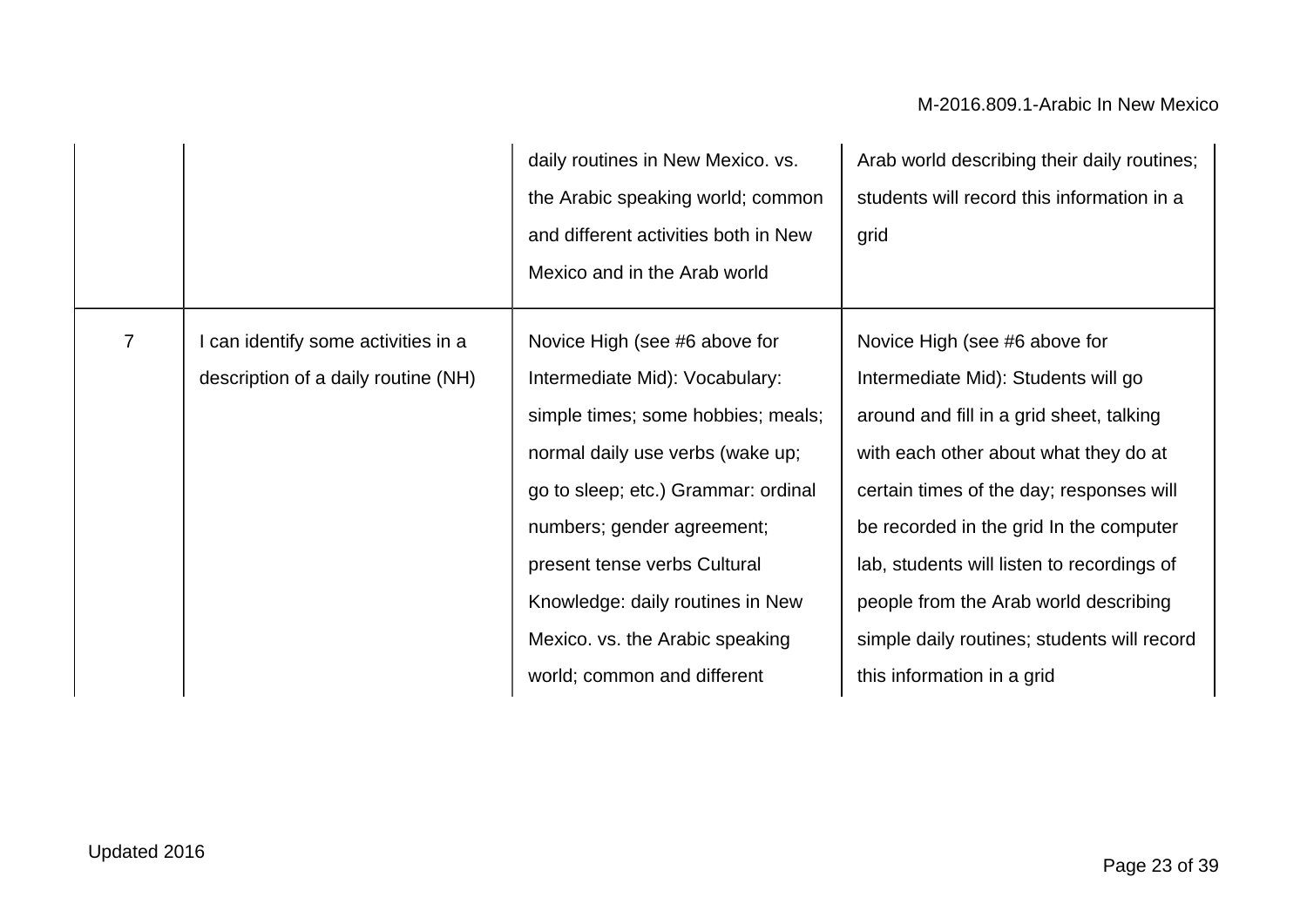|                             |                              | activities both in New Mexico and in<br>the Arab world |                                             |
|-----------------------------|------------------------------|--------------------------------------------------------|---------------------------------------------|
| <b>Interpretive Reading</b> |                              |                                                        |                                             |
| 8                           | can understand a menu from a | Intermediate Mid (for Novice High,                     | Intermediate Mid (for Novice High, see      |
|                             | local restaurant (IM)        | see #9 below): Vocabulary: food;                       | #9 below): Students will read authentic     |
|                             |                              | numbers; adjectives Grammar:                           | texts and match descriptions of food to     |
|                             |                              | matching gender of complex                             | images Students will be given a list of     |
|                             |                              | adjectives (spicy; mild, etc.)                         | allergens (peanuts, gluten, etc.) and lists |
|                             |                              | to nouns; numbers (prices);                            | of ingredients of different menu foods;     |
|                             |                              | ingredients Cultural Knowledge:                        | students will locate which menu items to    |
|                             |                              | what kinds of food are available                       | avoid based on the list of allergens and    |
|                             |                              | in the Arab world; comparisons                         | which menu items are safe After creating    |
|                             |                              | between New Mexican and Arab                           | their own menus, students will go around    |
|                             |                              | foods; ways to politely order food                     | the room, reading the other students'       |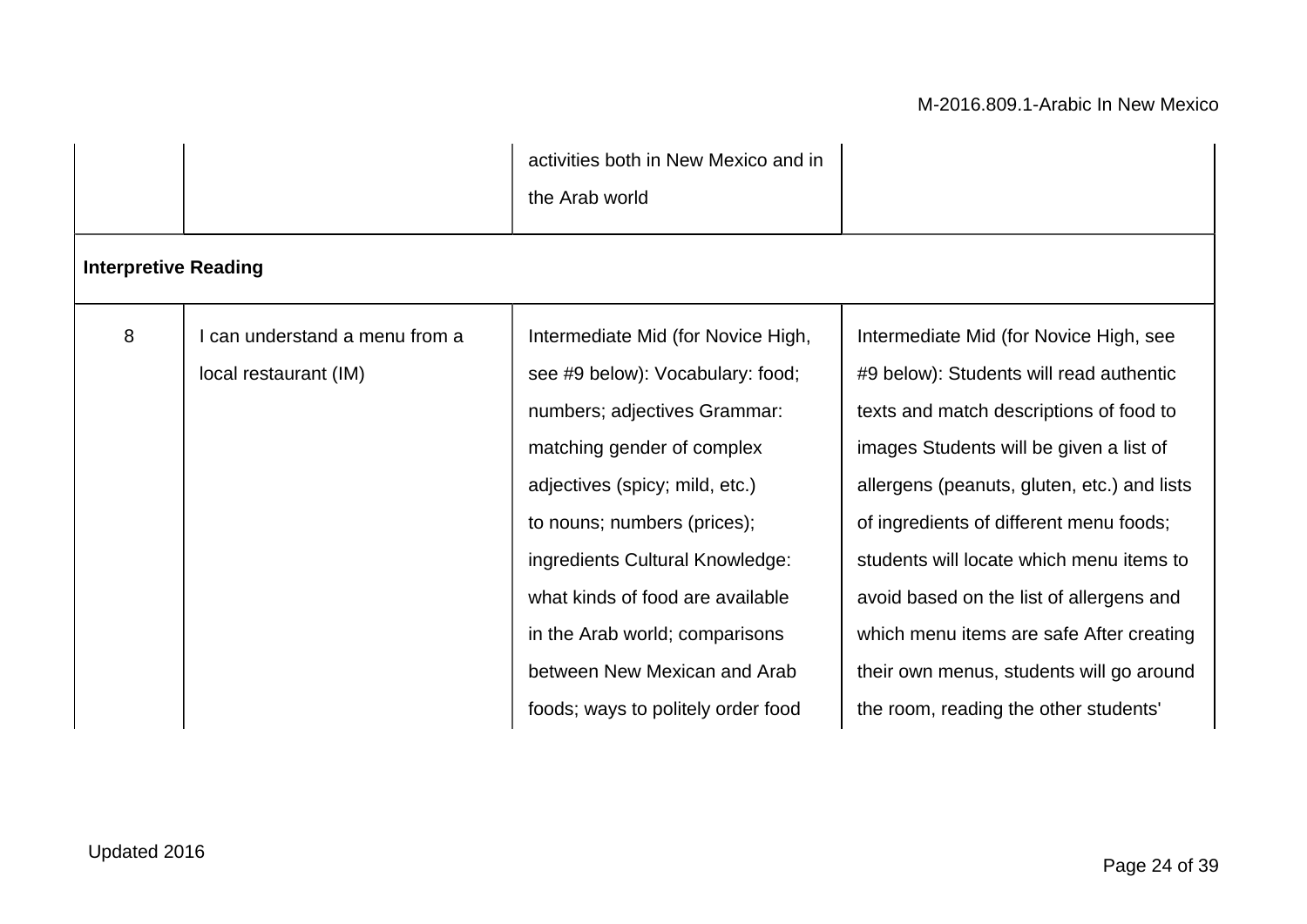|    |                                                                       |                                                                                                                                                                                                                                                                                                                                                       | menus and will vote for the best menu<br>based on what they have read                                                                                                                                                                                                                                                          |
|----|-----------------------------------------------------------------------|-------------------------------------------------------------------------------------------------------------------------------------------------------------------------------------------------------------------------------------------------------------------------------------------------------------------------------------------------------|--------------------------------------------------------------------------------------------------------------------------------------------------------------------------------------------------------------------------------------------------------------------------------------------------------------------------------|
| 9  | can understand some items on the<br>menu from a local restaurant (NH) | Novice High (for Intermediate)<br>Mid, see #8 above): Vocabulary:<br>food; numbers Grammar: gender<br>of simple adjectives (big; small,<br>etc.) to nouns; numbers (prices)<br><b>Cultural Knowledge: what kinds</b><br>of food are available in the Arab<br>world; comparisons between New<br>Mexican and Arab foods; ways to<br>politely order food | Novice High (for Intermediate Mid, see<br>#8 above): Students will read authentic<br>texts and match simple descriptions of<br>food to images. After creating their own<br>simple menus, students will go around<br>the room, reading the other students'<br>menus and voting on the best menu<br>based on what they have read |
| 10 | I can read and understand a family<br>tree $(NH)$                     | Novice High: Vocabulary: family<br>members; simple adjectives<br>Grammar: demonstrative pronouns;                                                                                                                                                                                                                                                     | Novice High: Students will read an<br>example family tree from a famous Arab<br>family After creating their own family                                                                                                                                                                                                         |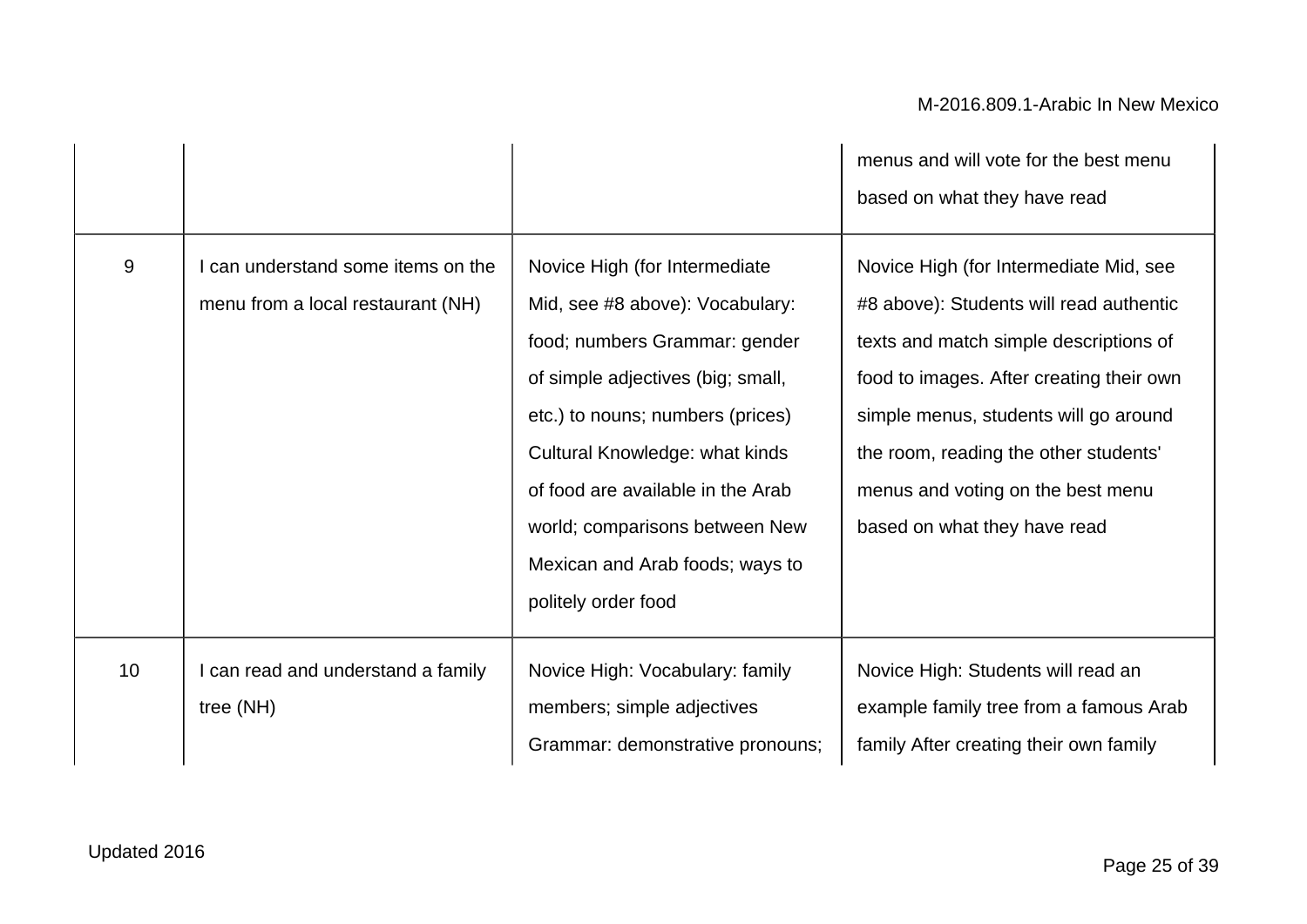attached pronouns; superlatives Cultural knowledge: family structures in New Mexico and in the Arab world; friendships in the Middle East (men holding hands; friendships between genders and their taboo in some places; etc.) Intermediate Mid: Vocabulary: extended family members; adjectives Grammar: demonstrative pronouns; attached pronouns; superlatives; human plurals Cultural knowledge: family structures in New Mexico and in the Arab world; friendships in the Middle East (men holding hands;

trees, students will go around the room reading other students' family trees by going on a scavenger hunt (Who has the most brothers? Who has the largest family? The smallest? etc.) Intermediate Mid: Students will read an example family tree from a famous extended Arab family, such as the family of the Prophet Muhammad After creating their own extended family trees, students will go around the room reading other students' family trees by going on a scavenger hunt (Who has the most cousins? Who has the largest family? What do they look like? etc.)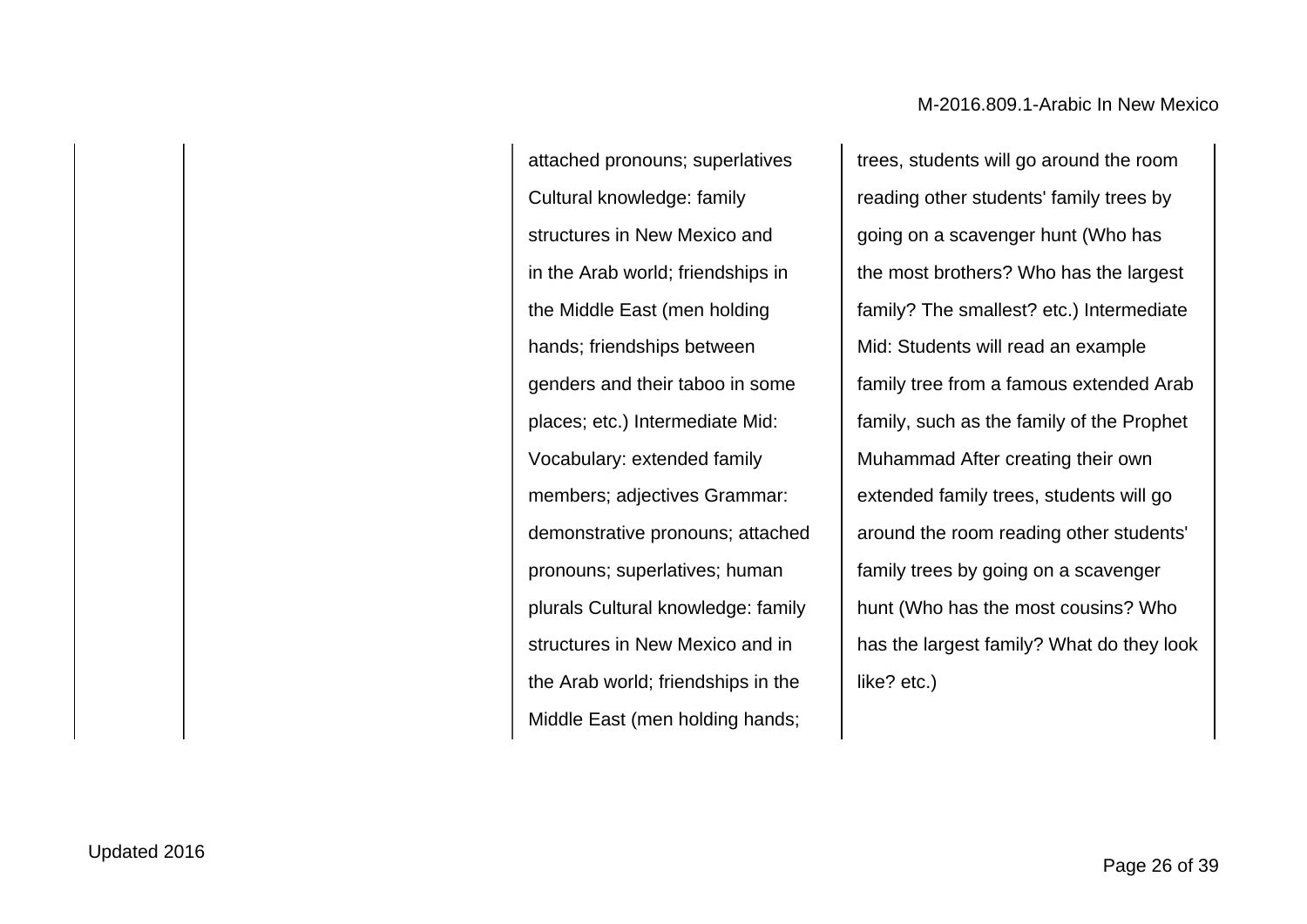|    |                                    | friendships between genders and<br>their taboo in some places; etc.) |                                             |
|----|------------------------------------|----------------------------------------------------------------------|---------------------------------------------|
|    |                                    |                                                                      |                                             |
| 11 | I can understand my neighbor's     | Novice High: Vocabulary: simple                                      | Novice High: Students assemble a            |
|    | description of family members (IM) | colors; adjectives (long; short;                                     | collage of their closest family and friends |
|    |                                    | tall; etc.); clothing; hobbies; jobs                                 | including pictures and/or elements          |
|    |                                    | Grammar: adjectives and gender                                       | that represent key elements of their        |
|    |                                    | agreement; some present tense                                        | identity. They use these portraits to       |
|    |                                    | verbs Cultural Knowledge: how                                        | introduce their family and friends. [note:  |
|    |                                    | families are structured and behave                                   | supplemental pictures provided for those    |
|    |                                    | in New Mexico as opposed to in the                                   | who would rather not talk about their       |
|    |                                    | Arab world; common hobbies and                                       | family] In small groups, students will      |
|    |                                    | backgrounds in New Mexico and                                        | describe one of the family members in       |
|    |                                    | the Arab world Intermediate Mid:                                     | their picture; other students will have     |
|    |                                    | Vocabulary: colors, including hair                                   | to guess who they are describing by         |
|    |                                    | color; adjectives (long; short; tall;                                | pointing to the picture being described.    |
|    |                                    | etc.); body parts; clothing; hobbies;                                | Intermediate Mid: In a circle format,       |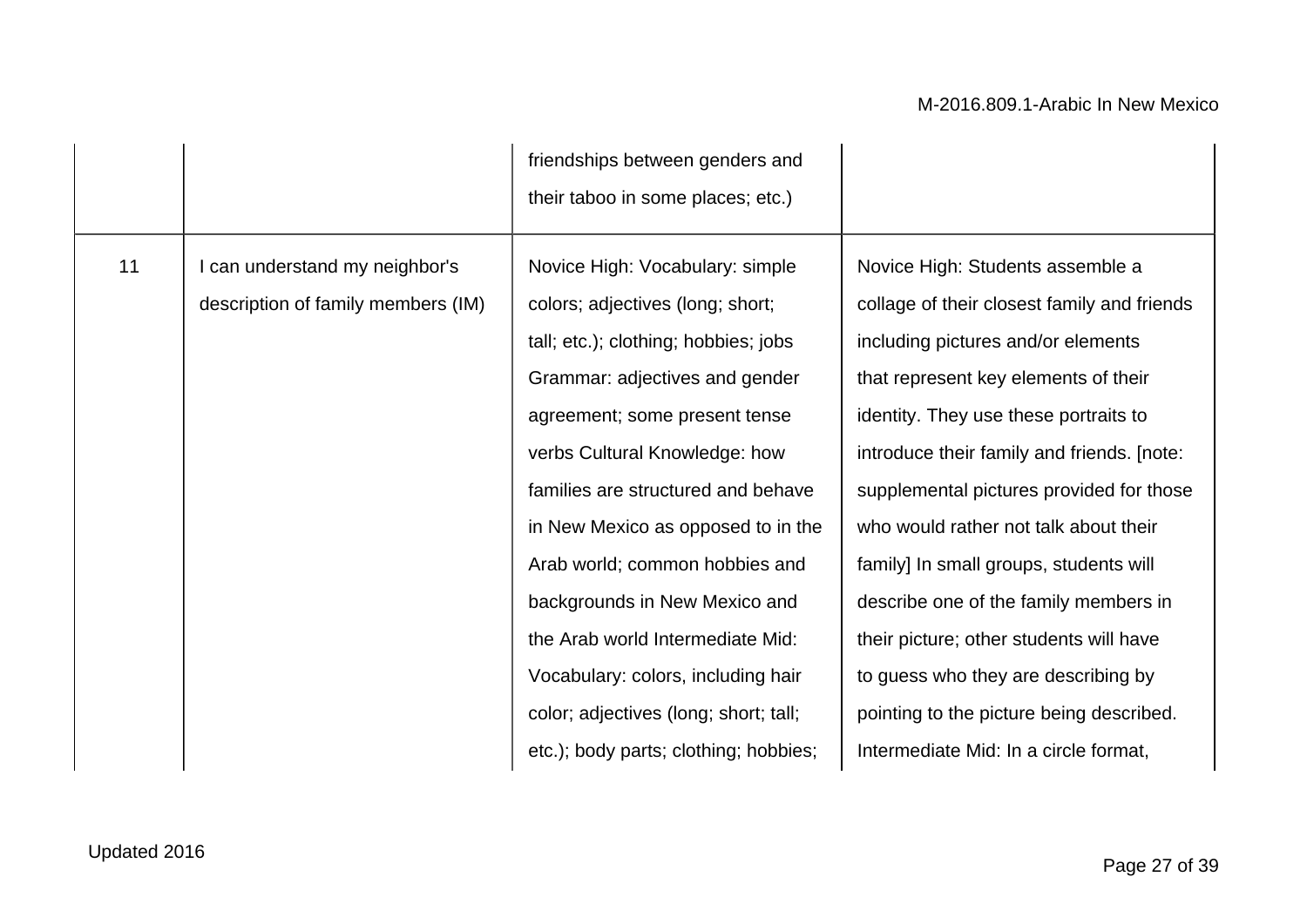jobs; numbers (ages) Grammar: adjectives and gender agreement, including color; present tense verbs; grammar specific to body parts Cultural Knowledge: how families are structured and behave in New Mexico as opposed to in the Arab world; common hobbies and backgrounds in New Mexico and the Arab world

students in pairs will describe their relatives to each other without revealing what the relationship is to them (father; brother; etc.) based on a picture or pictures brought in from home; the other student will have to draw the relative being described and then guess what the relationship is to them (note: students who are uncomfortable describing their family members or who are unable to bring in pictures will be provided with Middle Eastern avatars); students will then compare pictures they drew to the actual pictures

#### **Presentational Speaking**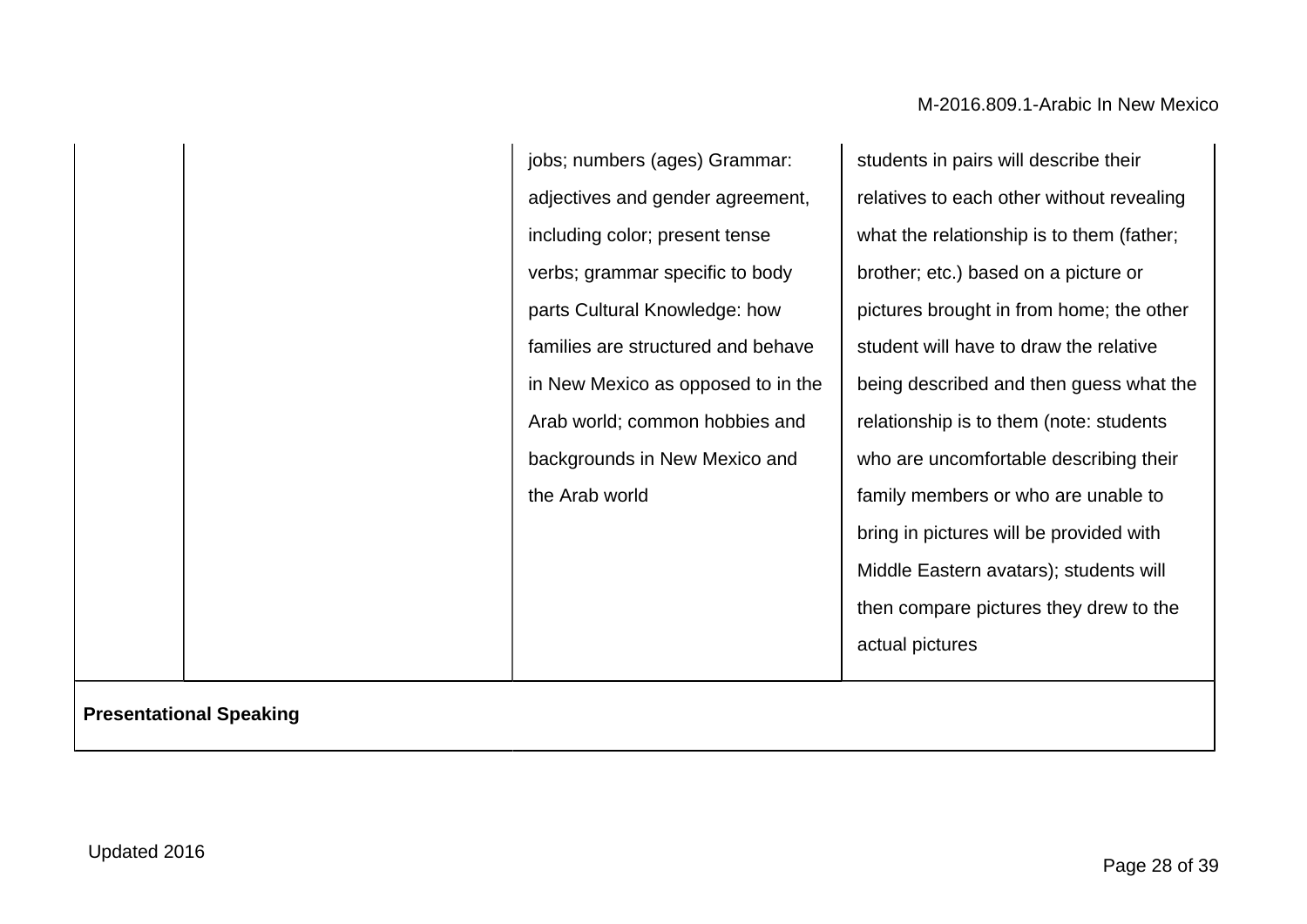| 12 <sub>2</sub> | I can describe my family and friends | Novice High: Vocabulary: family       | Novice High: Students assemble a            |
|-----------------|--------------------------------------|---------------------------------------|---------------------------------------------|
|                 | (NH)                                 | members; simple adjective             | collage of their closest family and friends |
|                 |                                      | describing people (tall/short; etc.); | including pictures and/or elements          |
|                 |                                      | jobs/areas of study Grammar:          | that represent key elements of their        |
|                 |                                      | demonstrative pronouns; 'nisba'       | identity. They use these portraits to       |
|                 |                                      | adjective; gender agreement;          | introduce their family and friends. [note:  |
|                 |                                      | question markers; [some] present      | supplemental pictures provided for those    |
|                 |                                      | tense verbs; likes and dislikes;      | who would rather not talk about their       |
|                 |                                      | [some] attached pronouns Cultural     | family] In front of the class, students     |
|                 |                                      | knowledge: Family structures in       | will present one or more people in their    |
|                 |                                      | New Mexico and the Arab world;        | collage. Intermediate Mid: Students         |
|                 |                                      | friendships in the Middle East (men   | will describe their relatives and friends   |
|                 |                                      | holding hands; friendships between    | based on a collage they have made in        |
|                 |                                      | genders and their taboo in some       | front of the class (note: students who      |
|                 |                                      | places; etc.) Intermediate Mid:       | are uncomfortable describing their family   |
|                 |                                      | Vocabulary: colors, including hair    | members or who are unable to bring          |
|                 |                                      |                                       |                                             |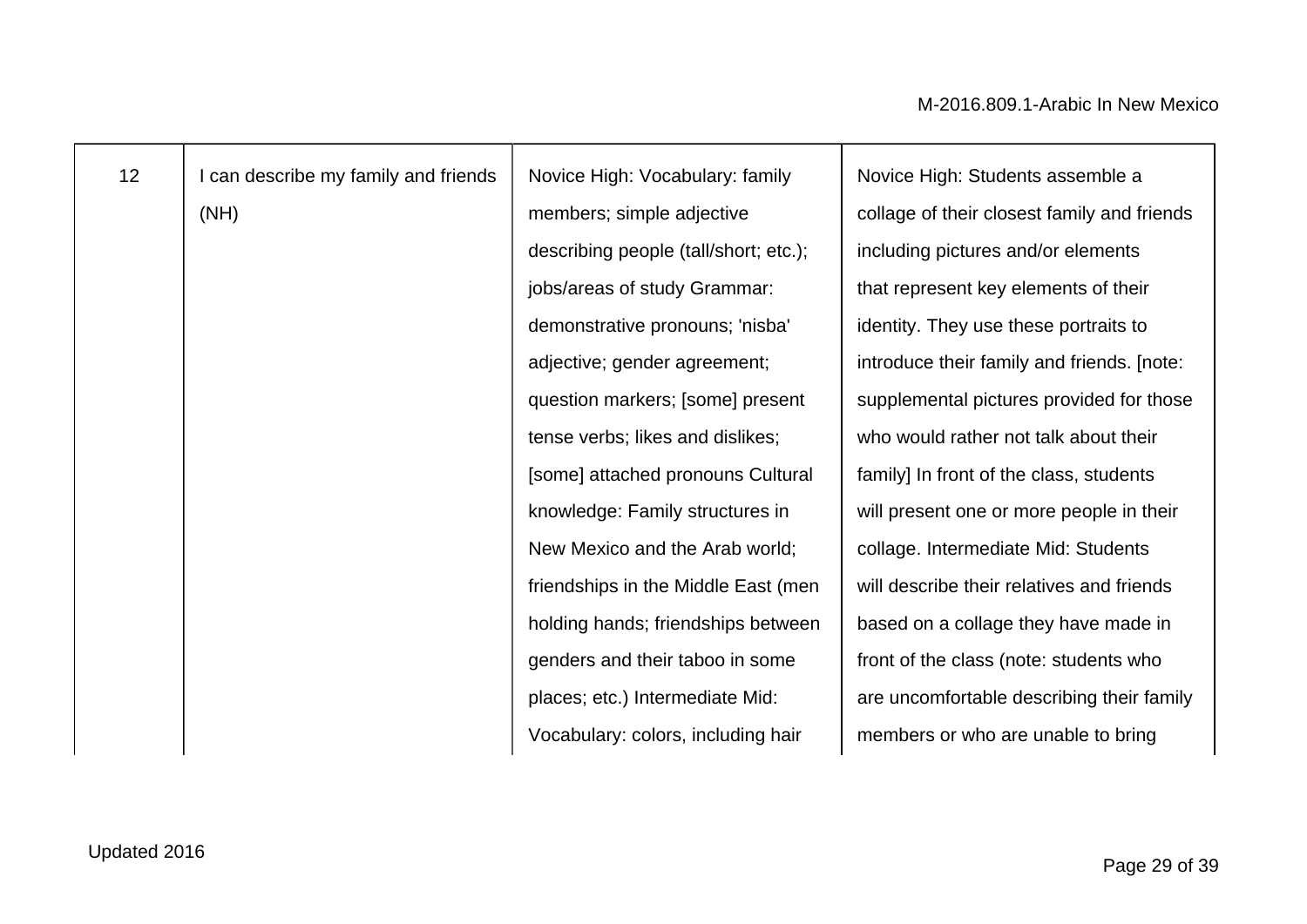|    |                               | color; adjectives (long; short; tall; | in pictures will be provided with Middle |
|----|-------------------------------|---------------------------------------|------------------------------------------|
|    |                               | etc.); body parts; clothing; hobbies; | Eastern avatars)                         |
|    |                               | jobs; numbers (ages) Grammar:         |                                          |
|    |                               | adjectives and gender agreement,      |                                          |
|    |                               | including color; present tense        |                                          |
|    |                               | verbs; grammar specific to body       |                                          |
|    |                               | parts Cultural knowledge: Family      |                                          |
|    |                               | structures in New Mexico and          |                                          |
|    |                               | the Arab world; friendships in the    |                                          |
|    |                               | Middle East (men holding hands;       |                                          |
|    |                               | friendships between genders and       |                                          |
|    |                               | their taboo in some places; etc.)     |                                          |
|    |                               |                                       |                                          |
| 13 | can present information about | Novice High (see #14 below for        | Novice High (see #14 below for           |
|    | something I learned in the    | Intermediate Mid): Vocabulary:        | Intermediate Mid): Students will present |
|    | community (NH)                | house-related vocabulary [dining      | information about a style of housing     |
|    |                               | room; living room; etc.]; simple      | we witnessed out in New Mexico (field    |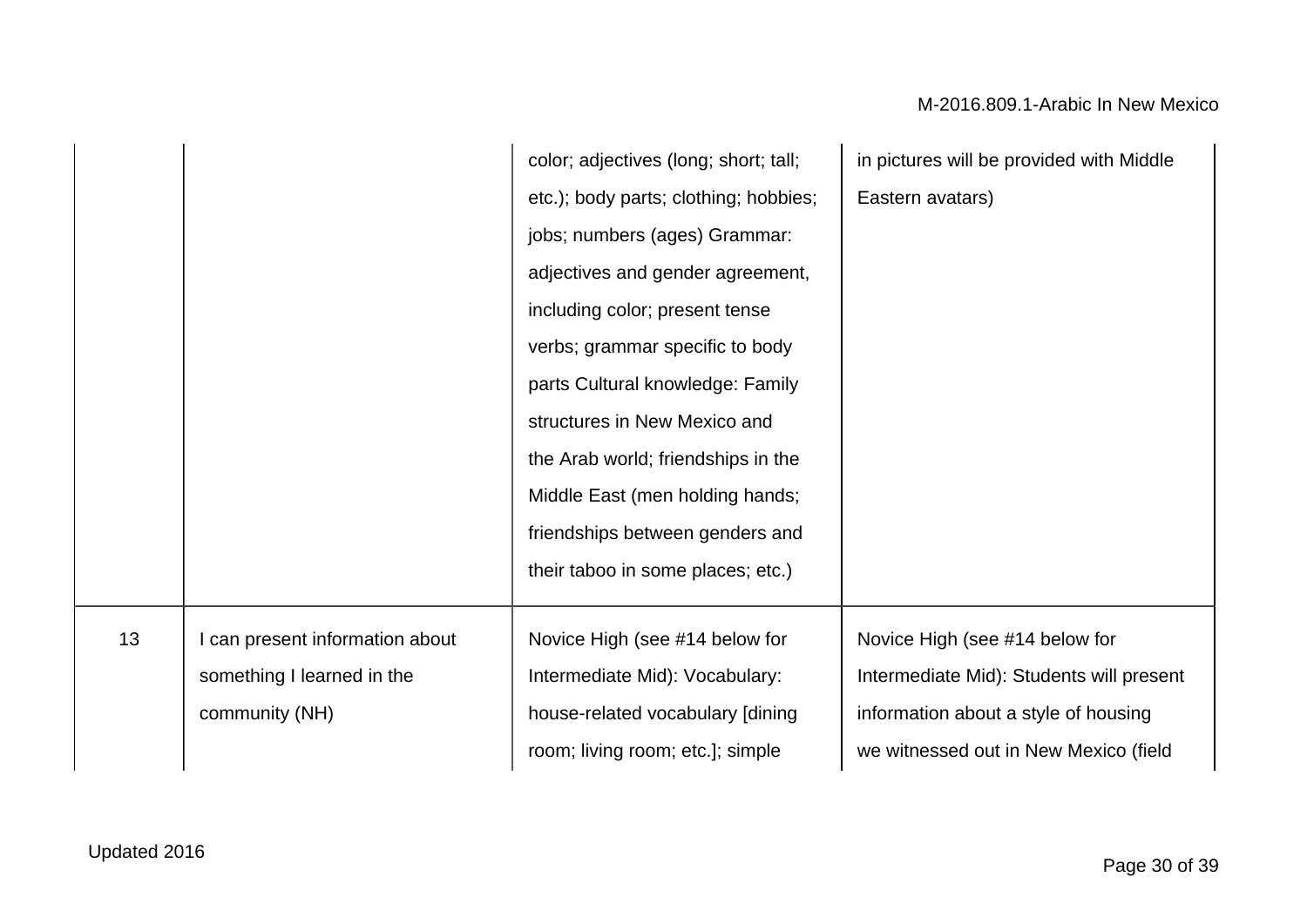|    |                                                   | descriptions [near/far; big/small;<br>etc.] Grammar: gender agreement;<br>adjectives; simple colors Cultural<br>knowledge: Housing structures in<br>New Mexico (particularly adobes)<br>vs. examples of houses in the Arab<br>world (particularly North Africa) | trip to local mosques; Old Town; etc.)<br>and will give a presentation comparing<br>the mosque they visited to a mosque<br>they found in the Middle East on the<br>internet [note: this will be a very simple<br>presentation, such as big or small; close<br>or far to the university; beautiful or ugly;<br>whether they like it or didn't like it) |
|----|---------------------------------------------------|-----------------------------------------------------------------------------------------------------------------------------------------------------------------------------------------------------------------------------------------------------------------|-------------------------------------------------------------------------------------------------------------------------------------------------------------------------------------------------------------------------------------------------------------------------------------------------------------------------------------------------------|
| 14 | can report a social event that I<br>attended (IM) | Intermediate Mid (see #13 above<br>for Novice High): Vocabulary:<br>adjectives; adverbs; 'because'<br>words; religious-related vocabulary;<br>times Grammar: fronted predicate;<br>gender agreement;                                                            | Intermediate Mid (see #13 above for<br>Novice High): Students will visit a local<br>mosque; upon return the following<br>day, each student will give a short<br>presentation about what they learned<br>at the mosque and will compare the<br>mosque they visited to a mosque they<br>found in the Middle East on the internet                        |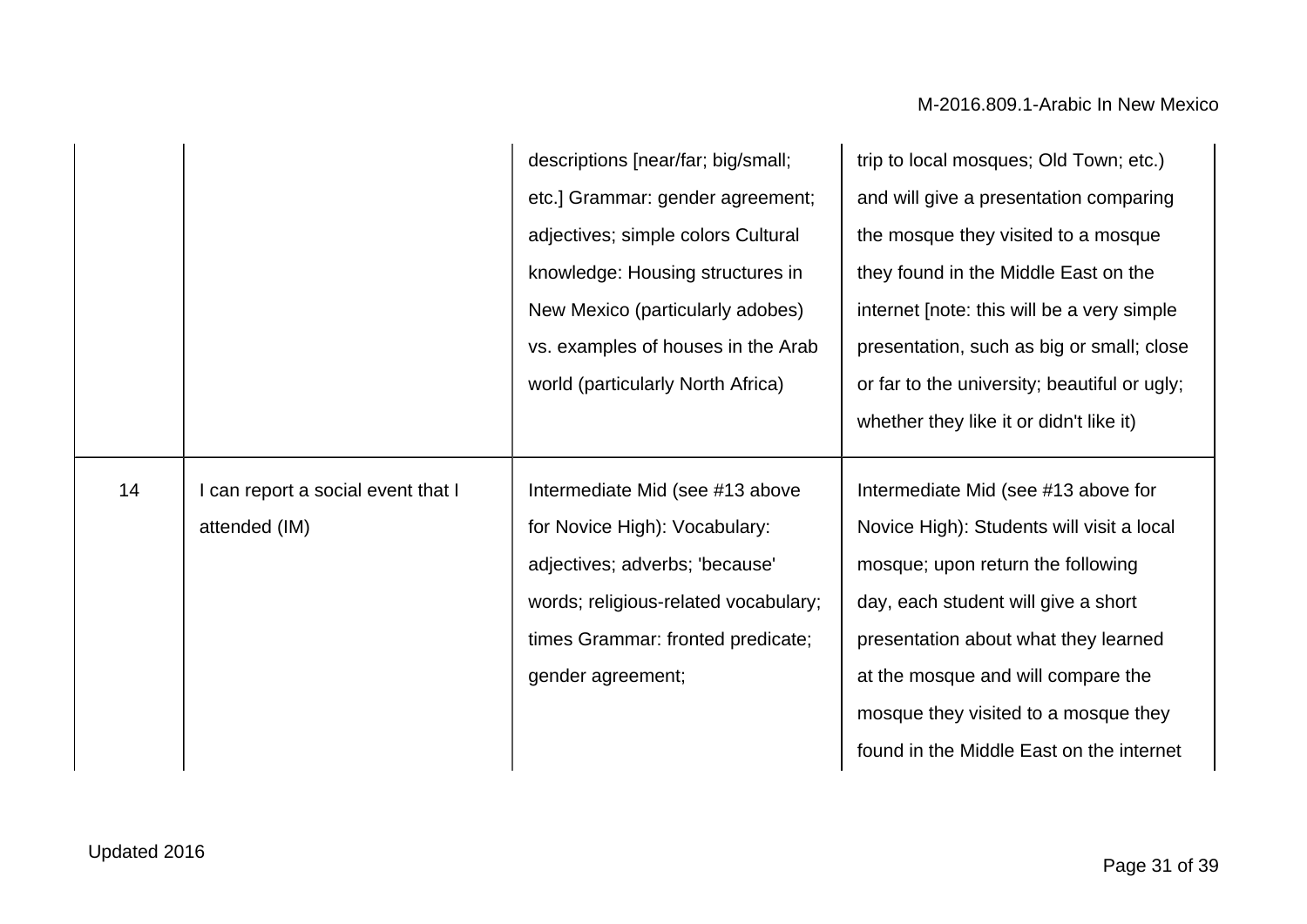|                               |                               |                                   | [note; this presentation will be more     |
|-------------------------------|-------------------------------|-----------------------------------|-------------------------------------------|
|                               |                               |                                   | in depth than what is expected for        |
|                               |                               |                                   | novice high level] Students will visit a  |
|                               |                               |                                   | local refugee center; upon return the     |
|                               |                               |                                   | following day, students will give a short |
|                               |                               |                                   | presentation about what they learned at   |
|                               |                               |                                   | the refugee center                        |
| <b>Presentational Writing</b> |                               |                                   |                                           |
| 15                            | can write about common events | Novice High: Vocabulary: times;   | Novice High: In a blog post on Learn,     |
|                               | and daily routines (IM)       | hobbies; meals; some normal daily | students will write simple sentences or   |
|                               |                               | use verbs (wake up; go to sleep;  | a grid about their daily routine, making  |
|                               |                               | etc.) Grammar: ordinal numbers;   | sure to note what they do at certain time |

gender agreement; present tense

verbs; hollow verbs Cultural Knowledge: daily routines in New

sure to note what they do at certain times Using simple sentences or a grid format, students will write a blog post about a common Friday routine in the Middle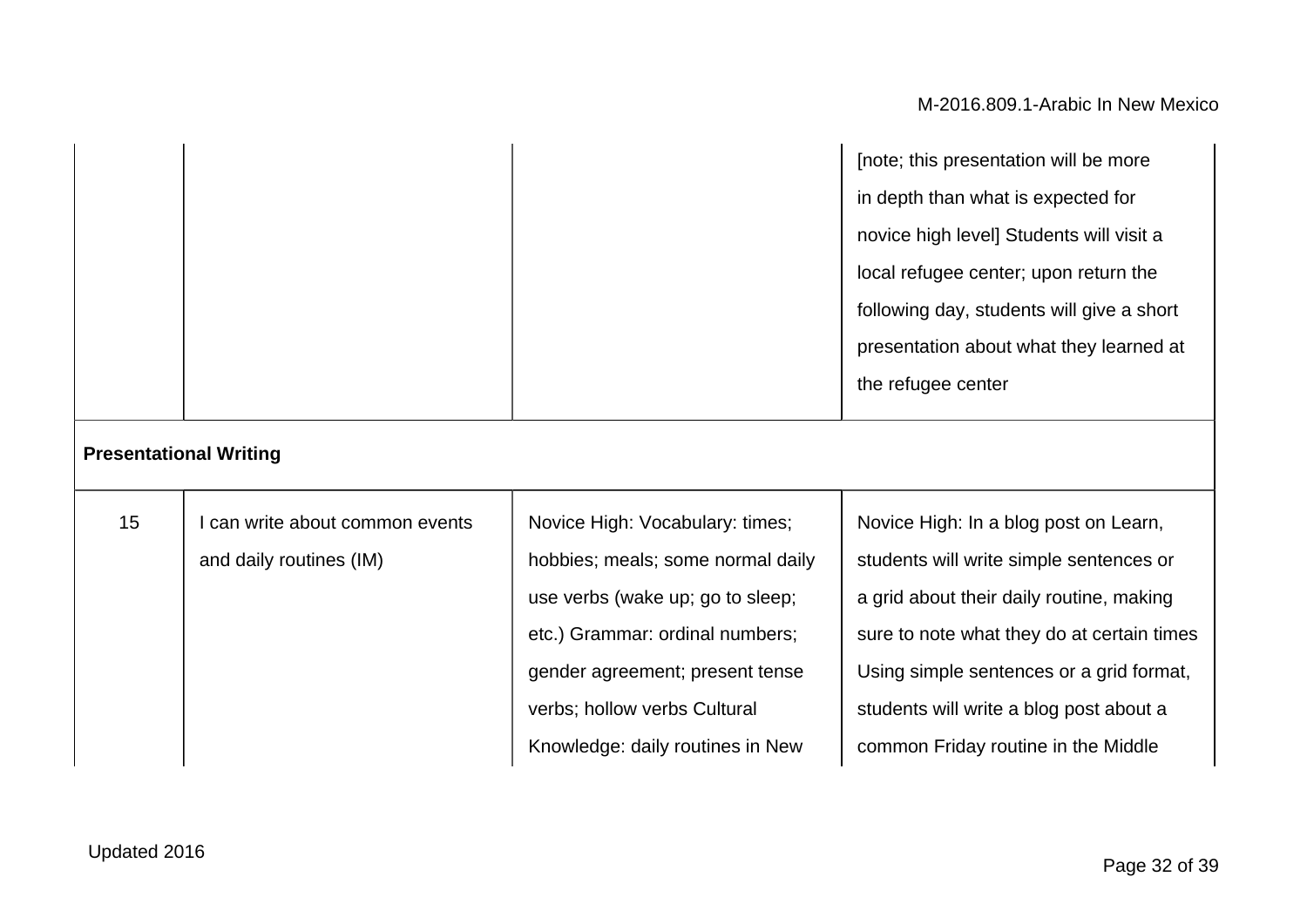Mexico. vs. the Arabic speaking world; common and different activities both in New Mexico and in the Arab world Intermediate Mid: Vocabulary: times; hobbies; meals; normal daily use verbs (wake up; go to sleep; etc.); adverb modifiers (usually; etc.) Grammar: ordinal numbers; gender agreement; present tense verbs; hollow verbs Cultural Knowledge: daily routines in New Mexico. vs. the Arabic speaking world; common and different activities both in New Mexico and in the Arab world

East they have been exposed to from other lessons, including a trip to the mosque for Muslim families [OR will write about a common Sunday routine in the Middle East, including a trip to the church for Christian families] Intermediate Mid In a blog post on Learn, students will write about their daily routine using complete sentences, making sure to note what they do at certain times In a blog post, students will write about a common Friday routine in the Middle East they have been exposed to from other lessons, including a trip to the mosque for Muslim families [OR will write about a common Sunday routine in the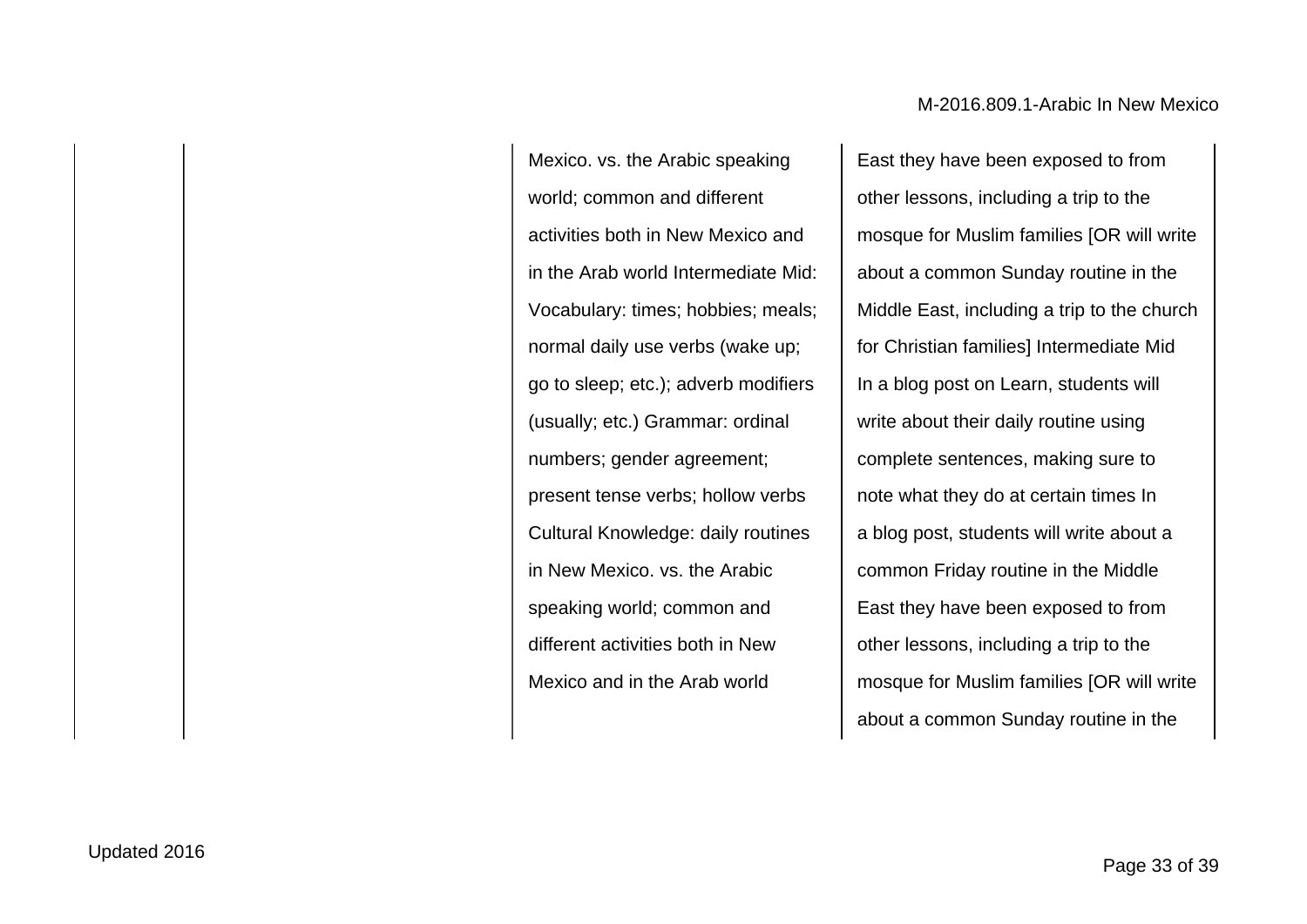|    |                                 |                                                                                                                                                                                                                                                                                                                                                                                                                                                                                  | Middle East, including a trip to the church<br>for Christian families]                                                                                                                                                                                                                                                                                                                                                                                                                                                           |
|----|---------------------------------|----------------------------------------------------------------------------------------------------------------------------------------------------------------------------------------------------------------------------------------------------------------------------------------------------------------------------------------------------------------------------------------------------------------------------------------------------------------------------------|----------------------------------------------------------------------------------------------------------------------------------------------------------------------------------------------------------------------------------------------------------------------------------------------------------------------------------------------------------------------------------------------------------------------------------------------------------------------------------------------------------------------------------|
| 16 | I can write about my house (NH) | Novice High: Vocabulary: house-<br>related vocabulary (dining<br>room; living room; etc.); simple<br>adjectives (near/far; big/small;<br>etc.); some colors Grammar:<br>gender; adjectives; simple colors;<br>attached pronouns Cultural<br>Knowledge: Housing structures<br>in New Mexico (particularly<br>adobes) vs. examples of houses<br>in the Arab world (particularly<br>North Africa) Intermediate Mid:<br>Vocabulary: house-related<br>vocabulary (dining room; living | Novice High: Students will draw a picture<br>of their house and label the rooms.<br>They will also write some statements<br>about the house such as "my bedroom<br>is small the house is on Valencia St<br>the house is close to the university<br>" etc. Intermediate Mid: Students will<br>write a description of their house,<br>including descriptions of what it looks like<br>from the outside as well as the inside,<br>including furniture Students will then<br>write comparing their house to a North<br>African house |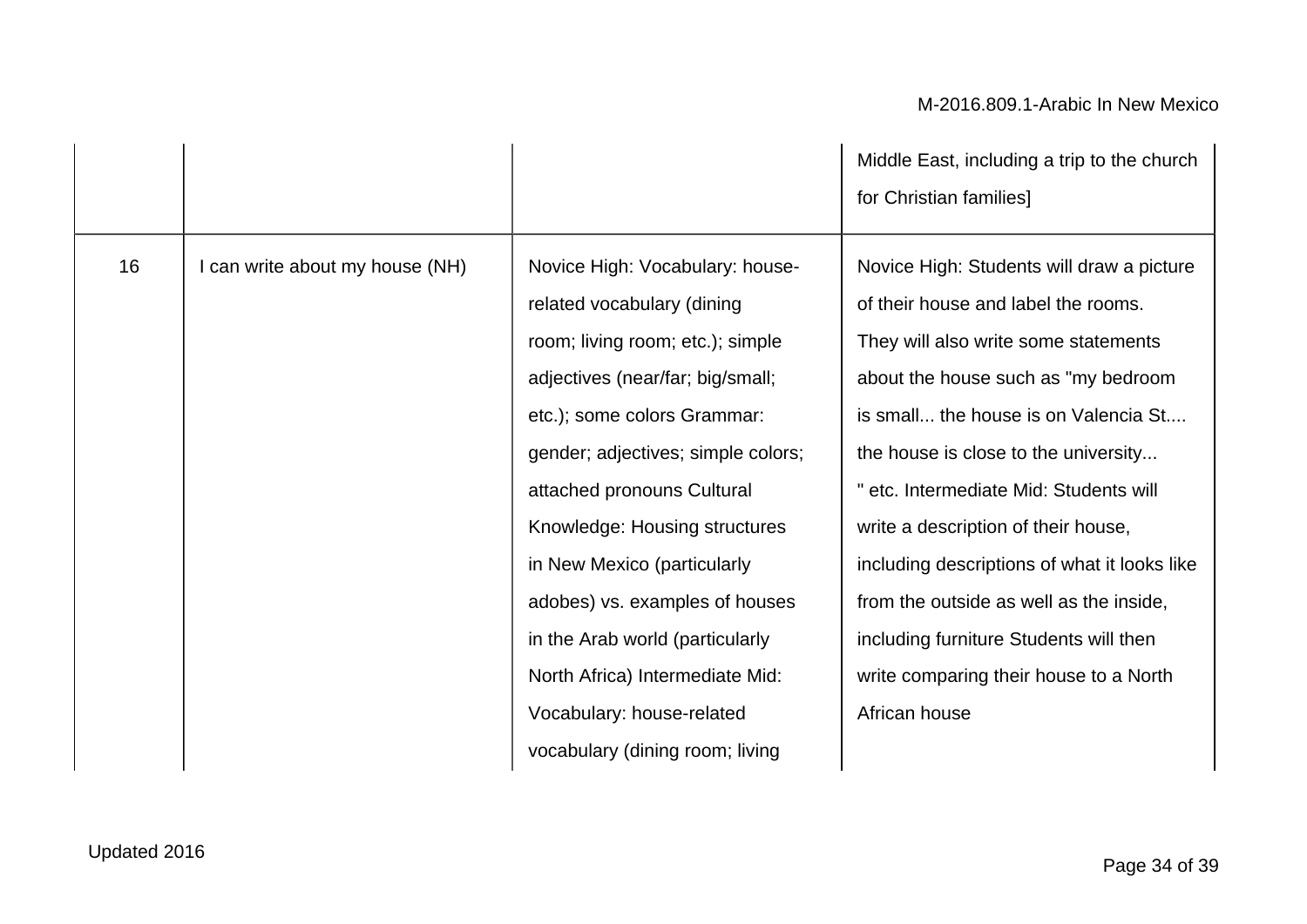|    |                                              | room; etc.); adjectives (stucco;<br>adobe; etc.); colors; household<br>furniture and appliances Grammar:<br>gender; adjectives; simple colors;<br>attached pronouns Cultural<br>Knowledge: Housing structures in<br>New Mexico (particularly adobes)<br>vs. examples of houses in the Arab |                                                                                                                                                                                                                                                                                                  |
|----|----------------------------------------------|--------------------------------------------------------------------------------------------------------------------------------------------------------------------------------------------------------------------------------------------------------------------------------------------|--------------------------------------------------------------------------------------------------------------------------------------------------------------------------------------------------------------------------------------------------------------------------------------------------|
| 17 | I can describe my family and friends<br>(NH) | world (particularly North Africa)<br>Novice High: Vocabulary: family<br>members; simple adjectives<br>describing people (tall/short; etc.);<br>jobs/areas of study Grammar:<br>demonstrative pronouns; 'nisba'<br>adjective; gender; question<br>markers; [some] present tense             | Novice High: As they learn new words<br>and information, students will fill in their<br>family trees by adding descriptions to<br>the pictures, as well as family members'<br>jobs and areas of study. Novice High:<br>Using simple sentences, students<br>will write down descriptions of their |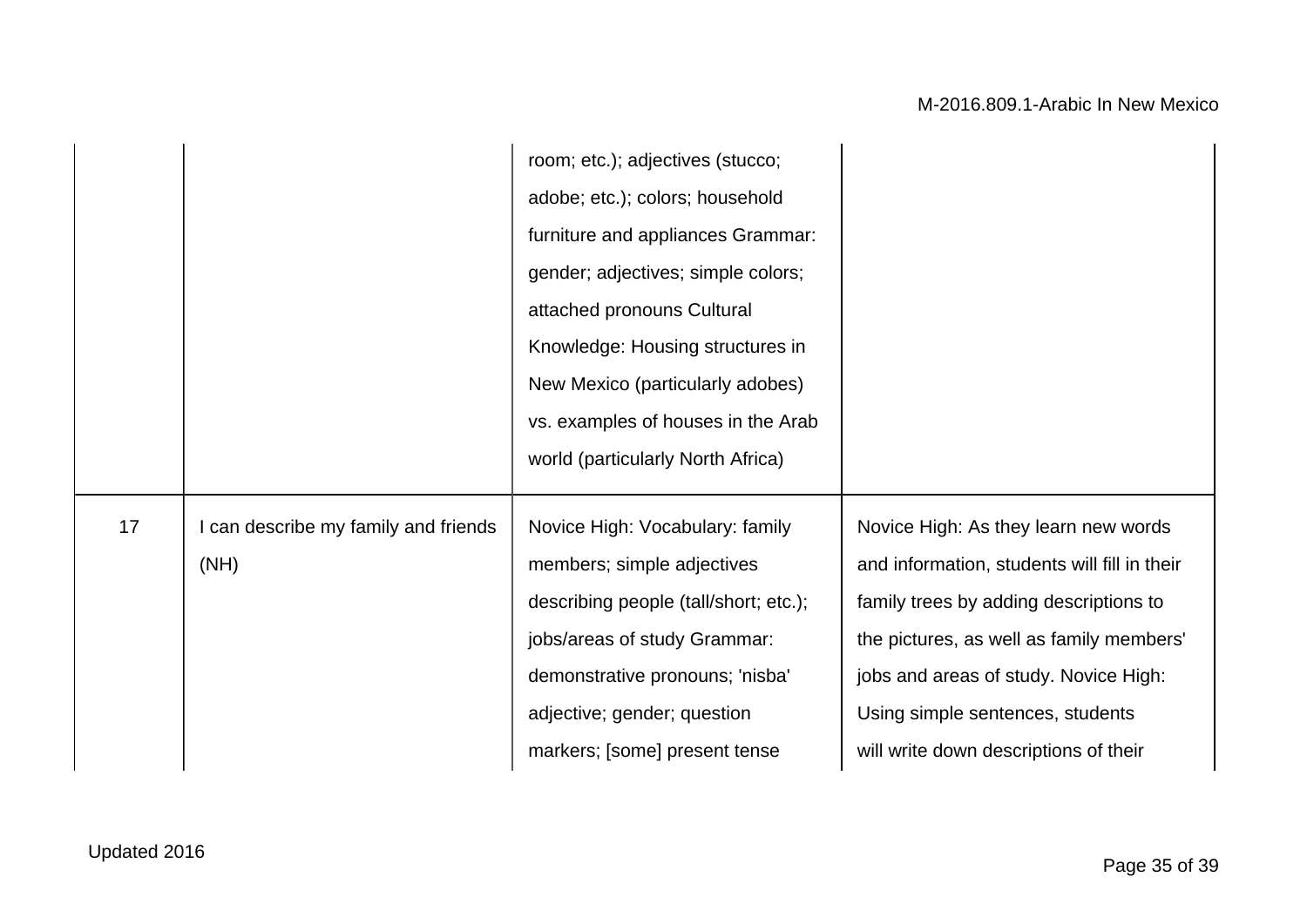verbs; likes and dislikes; [some] attached pronouns Cultural knowledge: Family structures in New Mexico and the Arab world; friendships in the Middle East (men holding hands; friendships between genders and their taboo in some places; etc.) Intermediate Mid: Vocabulary: colors, including hair color; adjectives (long; short; tall; etc.); body parts; clothing; hobbies; jobs; numbers (ages) Grammar: adjectives and gender agreement, including color; present tense verbs; grammar specific to body parts Cultural knowledge: Family structures in New Mexico and

family and friends in their online blogs. Intermediate Mid: Novice High: Using complex sentences, students will write down descriptions of their family and friends in their online blogs.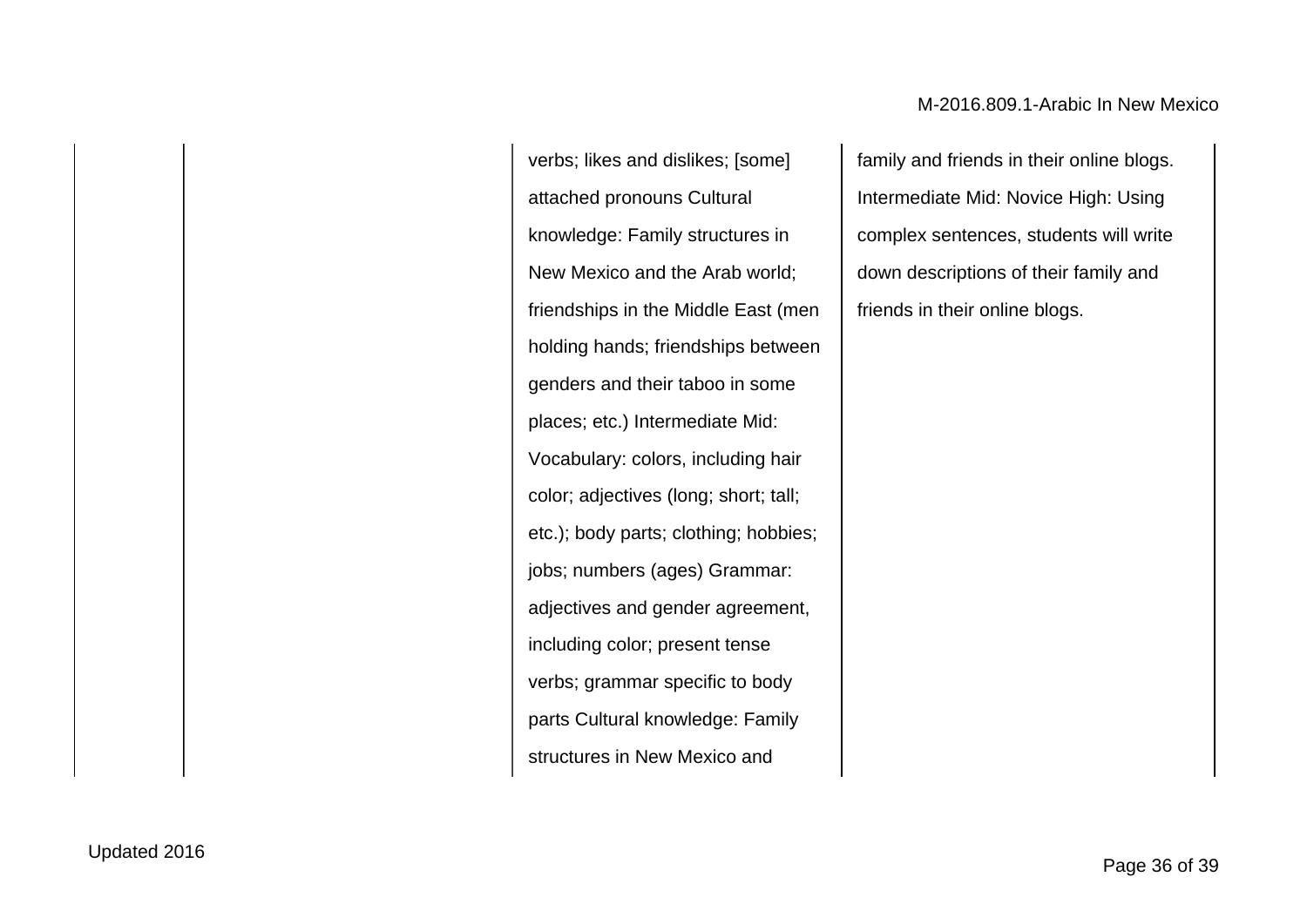| the Arab world; friendships in the |
|------------------------------------|
| Middle East (men holding hands;    |
| friendships between genders and    |
| their taboo in some places; etc.)  |

### **Materials & Other Resources**

Alif Baa Textbook Al-Kitaab Textbook [vol. 1] Some Arabian Sinbad clips [note: we are aware that the targeted level for this series is elementary school, but we had success in our University lessons with some clips, and we had success with some clips with our previous STARTALK program] otlob.com [online menus in Arabic] arabicalmasdar.org [note: This is a repository for Arabic resources and not a specific resource. We will be consulting this resource as we create learning plans, and as we discover good resources and materials, we will share them with STARTALK] learn [Blackboard] platform

### **Daily Schedule**

| - |  |
|---|--|
| . |  |
|   |  |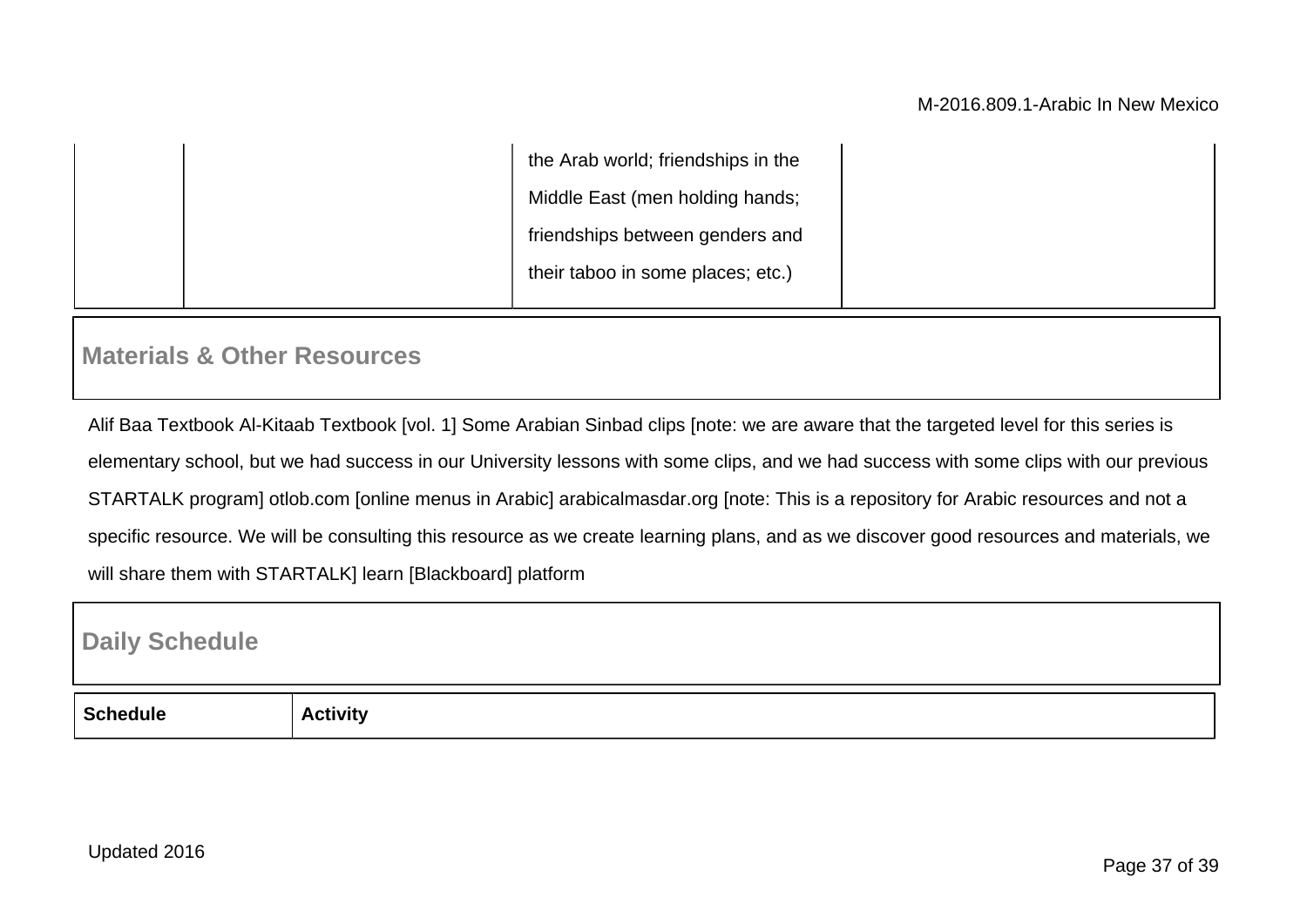| 9:00-10:20  | First @30 minutes: Warm-up/welcoming activities Next @20 minutes: introduction of new vocabulary/                    |
|-------------|----------------------------------------------------------------------------------------------------------------------|
|             | reinforcement of vocabulary studied at home the night before through: 1) vocabulary games such as go fish,           |
|             | fly swatter, and bop that get students to actively move. These games include reading and writing the words.          |
|             | 2. Students in the beginning group learn a new letter or letters. Students will spot them in the new vocabulary      |
|             | through interactive games (fly swatter, yes or no, etc.) OR 2. Use of vocabulary in interactive contexts (activity   |
|             | will depend on vocabulary learned), such as: Circle game (students form two concentric circles and move              |
|             | around, practicing introductions or other vocabulary); theater/skits (students mimic being at a restaurant and       |
|             | ordering); etc.                                                                                                      |
| 10:30-11:00 | Students practice reading and writing through interactive games (memory - matching pictures with words -             |
|             | story games where students take turns writing a line of a story; etc.)                                               |
| 11:00-12:00 | computer lab; students will review day's vocabulary and can-do statements in a variety of ways, such as:             |
|             | 1. listening to an activity online and responding, then comparing with fellow students 2. working in small           |
|             | groups or by themselves to prepare a small presentation or skit in front of class 3. writing in their blogs 4. final |
|             | minutes: students enter data into linguafolio                                                                        |
| 12:00-1:00  | lunch (activities surrounding food)                                                                                  |